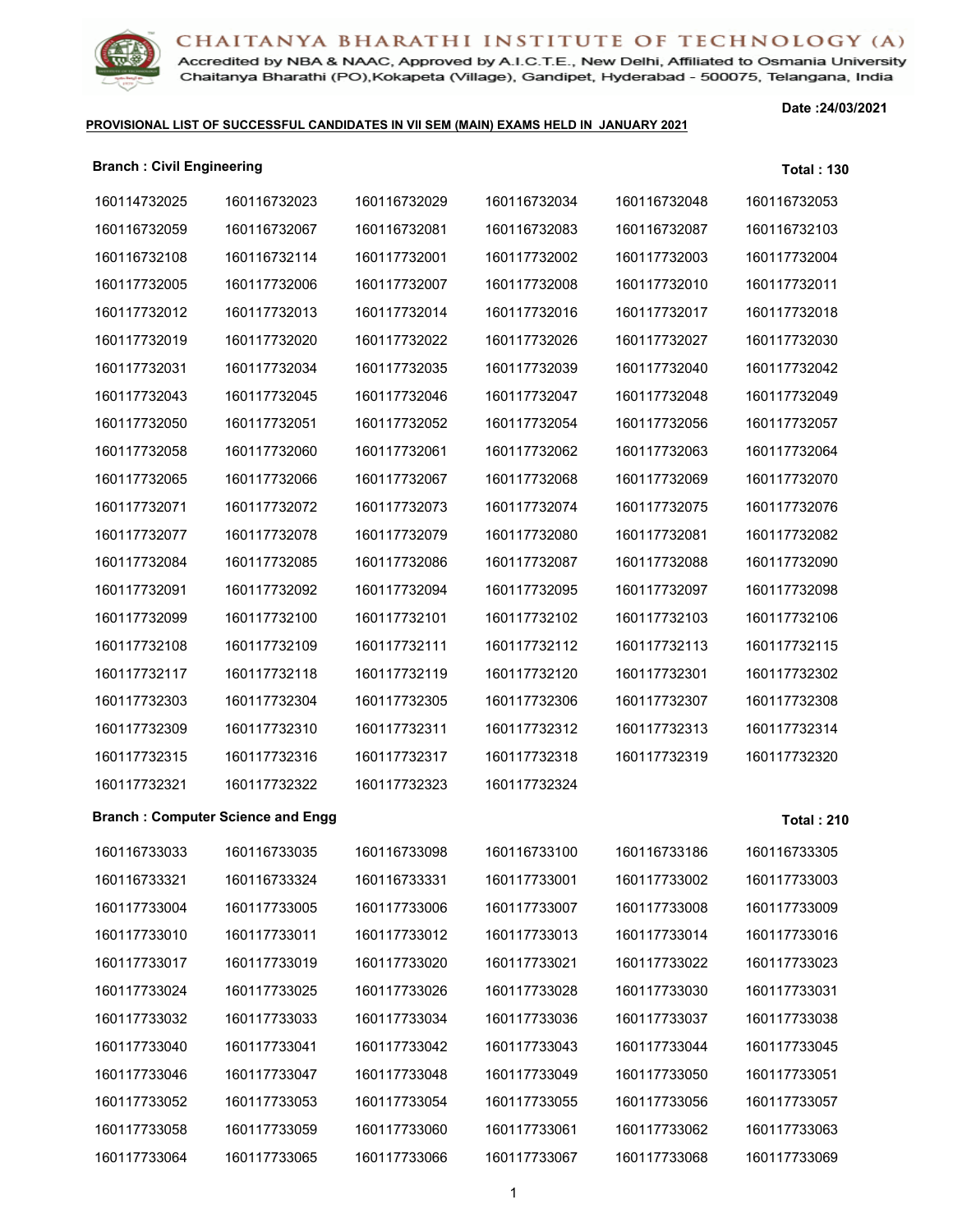

Accredited by NBA & NAAC, Approved by A.I.C.T.E., New Delhi, Affiliated to Osmania University Chaitanya Bharathi (PO), Kokapeta (Village), Gandipet, Hyderabad - 500075, Telangana, India

#### **PROVISIONAL LIST OF SUCCESSFUL CANDIDATES IN VII SEM (MAIN) EXAMS HELD IN JANUARY 2021**

**Date :24/03/2021**

#### **Branch : Computer Science and Engg Total : 210**

| 160117733070 | 160117733071                                   | 160117733072 | 160117733073 | 160117733074 | 160117733075      |
|--------------|------------------------------------------------|--------------|--------------|--------------|-------------------|
| 160117733076 | 160117733077                                   | 160117733078 | 160117733079 | 160117733080 | 160117733081      |
| 160117733082 | 160117733083                                   | 160117733084 | 160117733086 | 160117733087 | 160117733088      |
| 160117733089 | 160117733090                                   | 160117733091 | 160117733092 | 160117733093 | 160117733094      |
| 160117733095 | 160117733096                                   | 160117733099 | 160117733100 | 160117733101 | 160117733102      |
| 160117733103 | 160117733104                                   | 160117733105 | 160117733107 | 160117733108 | 160117733109      |
| 160117733110 | 160117733111                                   | 160117733112 | 160117733114 | 160117733115 | 160117733116      |
| 160117733117 | 160117733118                                   | 160117733119 | 160117733120 | 160117733121 | 160117733122      |
| 160117733123 | 160117733124                                   | 160117733125 | 160117733126 | 160117733127 | 160117733128      |
| 160117733129 | 160117733130                                   | 160117733131 | 160117733132 | 160117733133 | 160117733134      |
| 160117733135 | 160117733136                                   | 160117733137 | 160117733138 | 160117733139 | 160117733140      |
| 160117733141 | 160117733142                                   | 160117733143 | 160117733144 | 160117733145 | 160117733146      |
| 160117733147 | 160117733148                                   | 160117733149 | 160117733150 | 160117733151 | 160117733152      |
| 160117733153 | 160117733154                                   | 160117733155 | 160117733156 | 160117733157 | 160117733158      |
| 160117733159 | 160117733160                                   | 160117733161 | 160117733162 | 160117733163 | 160117733164      |
| 160117733165 | 160117733166                                   | 160117733167 | 160117733169 | 160117733170 | 160117733171      |
| 160117733172 | 160117733173                                   | 160117733174 | 160117733175 | 160117733176 | 160117733178      |
| 160117733179 | 160117733180                                   | 160117733181 | 160117733182 | 160117733183 | 160117733184      |
| 160117733185 | 160117733301                                   | 160117733302 | 160117733303 | 160117733304 | 160117733305      |
| 160117733307 | 160117733309                                   | 160117733310 | 160117733311 | 160117733314 | 160117733315      |
| 160117733316 | 160117733317                                   | 160117733318 | 160117733319 | 160117733320 | 160117733322      |
| 160117733323 | 160117733324                                   | 160117733325 | 160117733326 | 160117733327 | 160117733328      |
| 160117733329 | 160117733330                                   | 160117733331 | 160117733332 | 160117733333 | 160117733334      |
|              | <b>Branch: Electrical and Electronics Engg</b> |              |              |              | <b>Total: 139</b> |
| 160115734304 | 160116734006                                   | 160116734024 | 160116734031 | 160116734035 | 160116734041      |
| 160116734052 | 160116734055                                   | 160116734102 | 160117734001 | 160117734002 | 160117734003      |
| 160117734004 | 160117734005                                   | 160117734006 | 160117734007 | 160117734008 | 160117734009      |
| 160117734010 | 160117734011                                   | 160117734012 | 160117734013 | 160117734014 | 160117734015      |
| 160117734017 | 160117734018                                   | 160117734020 | 160117734021 | 160117734022 | 160117734023      |
| 160117734024 | 160117734025                                   | 160117734026 | 160117734027 | 160117734028 | 160117734030      |
| 160117734032 | 160117734033                                   | 160117734034 | 160117734035 | 160117734036 | 160117734037      |
| 160117734038 | 160117734039                                   | 160117734040 | 160117734041 | 160117734043 | 160117734044      |
| 160117734045 | 160117734046                                   | 160117734047 | 160117734048 | 160117734049 | 160117734050      |
| 160117734051 | 160117734052                                   | 160117734053 | 160117734054 | 160117734055 | 160117734057      |
| 160117734058 | 160117734059                                   | 160117734060 | 160117734061 | 160117734062 | 160117734063      |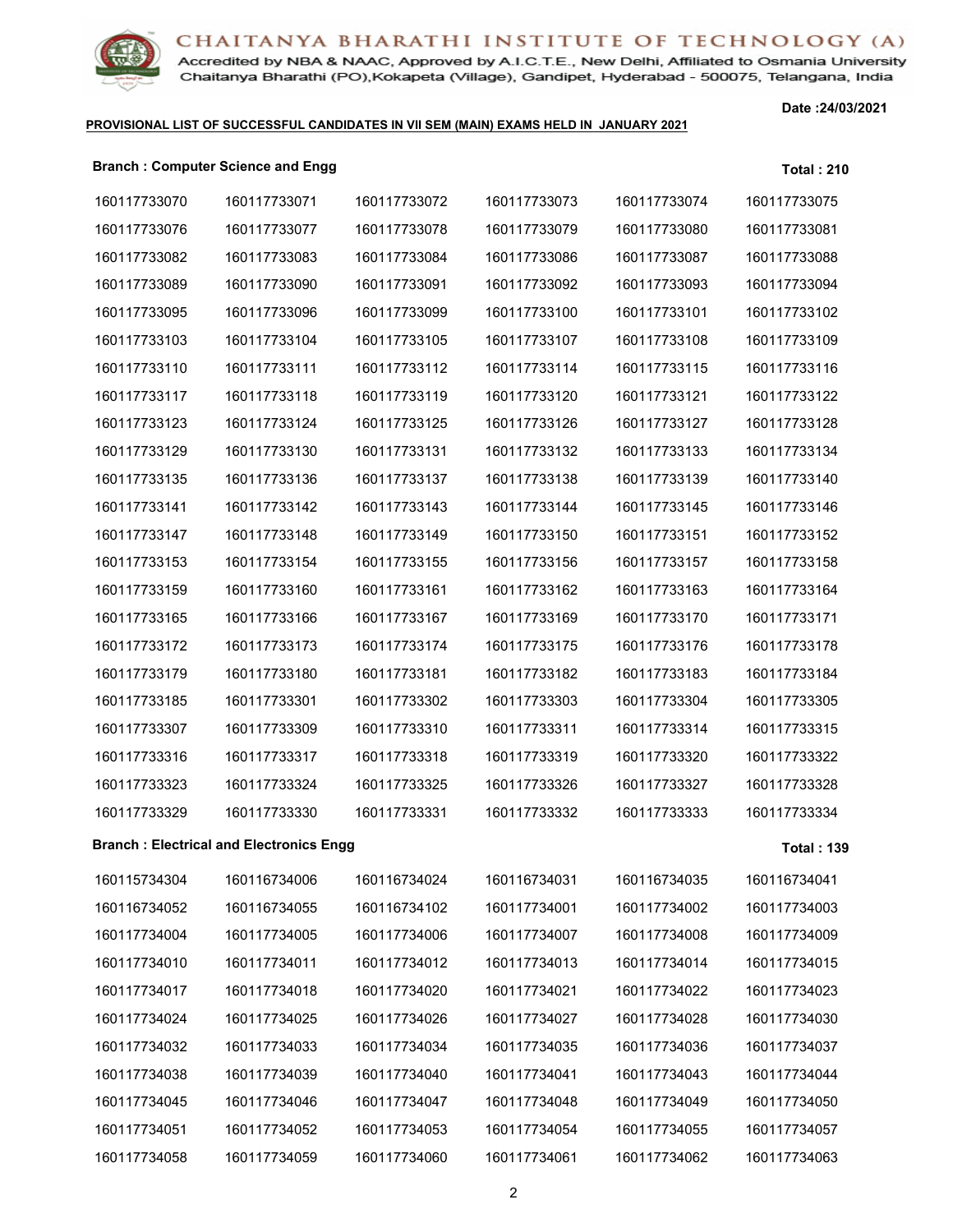

Accredited by NBA & NAAC, Approved by A.I.C.T.E., New Delhi, Affiliated to Osmania University Chaitanya Bharathi (PO), Kokapeta (Village), Gandipet, Hyderabad - 500075, Telangana, India

#### **PROVISIONAL LIST OF SUCCESSFUL CANDIDATES IN VII SEM (MAIN) EXAMS HELD IN JANUARY 2021**

**Date :24/03/2021**

| <b>Branch: Electrical and Electronics Engg.</b> | <b>Total: 139</b> |
|-------------------------------------------------|-------------------|
|                                                 |                   |

| 160117734064 | 160117734065                                      | 160117734066 | 160117734067 | 160117734068 | 160117734069      |
|--------------|---------------------------------------------------|--------------|--------------|--------------|-------------------|
| 160117734070 | 160117734071                                      | 160117734072 | 160117734073 | 160117734074 | 160117734075      |
| 160117734076 | 160117734077                                      | 160117734078 | 160117734079 | 160117734080 | 160117734081      |
| 160117734082 | 160117734083                                      | 160117734084 | 160117734085 | 160117734086 | 160117734087      |
| 160117734088 | 160117734089                                      | 160117734090 | 160117734091 | 160117734092 | 160117734093      |
| 160117734095 | 160117734096                                      | 160117734097 | 160117734098 | 160117734099 | 160117734100      |
| 160117734101 | 160117734102                                      | 160117734103 | 160117734104 | 160117734105 | 160117734106      |
| 160117734109 | 160117734111                                      | 160117734112 | 160117734113 | 160117734114 | 160117734115      |
| 160117734116 | 160117734117                                      | 160117734118 | 160117734120 | 160117734301 | 160117734302      |
| 160117734303 | 160117734304                                      | 160117734306 | 160117734307 | 160117734308 | 160117734309      |
| 160117734310 | 160117734311                                      | 160117734312 | 160117734313 | 160117734314 | 160117734316      |
| 160117734317 | 160117734318                                      | 160117734319 | 160117734321 | 160117734322 | 160117734323      |
| 160117734324 |                                                   |              |              |              |                   |
|              | <b>Branch: Electronics and Communication Engg</b> |              |              |              | <b>Total: 206</b> |
| 160114735114 | 160114735154                                      | 160116735113 | 160116735152 | 160117735001 | 160117735002      |
| 160117735003 | 160117735004                                      | 160117735005 | 160117735006 | 160117735007 | 160117735008      |
| 160117735009 | 160117735010                                      | 160117735011 | 160117735012 | 160117735013 | 160117735014      |
| 160117735015 | 160117735016                                      | 160117735017 | 160117735018 | 160117735019 | 160117735020      |
| 160117735022 | 160117735023                                      | 160117735024 | 160117735025 | 160117735026 | 160117735027      |
| 160117735028 | 160117735029                                      | 160117735030 | 160117735031 | 160117735032 | 160117735033      |
| 160117735034 | 160117735035                                      | 160117735036 | 160117735037 | 160117735038 | 160117735039      |
| 160117735040 | 160117735041                                      | 160117735042 | 160117735043 | 160117735044 | 160117735045      |
| 160117735046 | 160117735047                                      | 160117735048 | 160117735049 | 160117735051 | 160117735052      |
| 160117735053 | 160117735054                                      | 160117735056 | 160117735057 | 160117735058 | 160117735059      |
| 160117735060 | 160117735061                                      | 160117735062 | 160117735063 | 160117735064 | 160117735065      |
| 160117735066 | 160117735067                                      | 160117735068 | 160117735069 | 160117735070 | 160117735071      |
| 160117735072 | 160117735073                                      | 160117735074 | 160117735075 | 160117735076 | 160117735077      |
| 160117735078 | 160117735079                                      | 160117735080 | 160117735081 | 160117735082 | 160117735083      |
| 160117735084 | 160117735085                                      | 160117735086 | 160117735087 | 160117735089 | 160117735090      |
| 160117735091 | 160117735092                                      | 160117735093 | 160117735094 | 160117735095 | 160117735096      |
| 160117735097 | 160117735099                                      | 160117735100 | 160117735101 | 160117735102 | 160117735103      |
| 160117735104 | 160117735105                                      | 160117735106 | 160117735107 | 160117735108 | 160117735109      |
| 160117735110 | 160117735111                                      | 160117735112 | 160117735114 | 160117735116 | 160117735117      |
| 160117735118 | 160117735119                                      | 160117735120 | 160117735121 | 160117735122 | 160117735123      |
| 160117735124 | 160117735125                                      | 160117735126 | 160117735127 | 160117735128 | 160117735129      |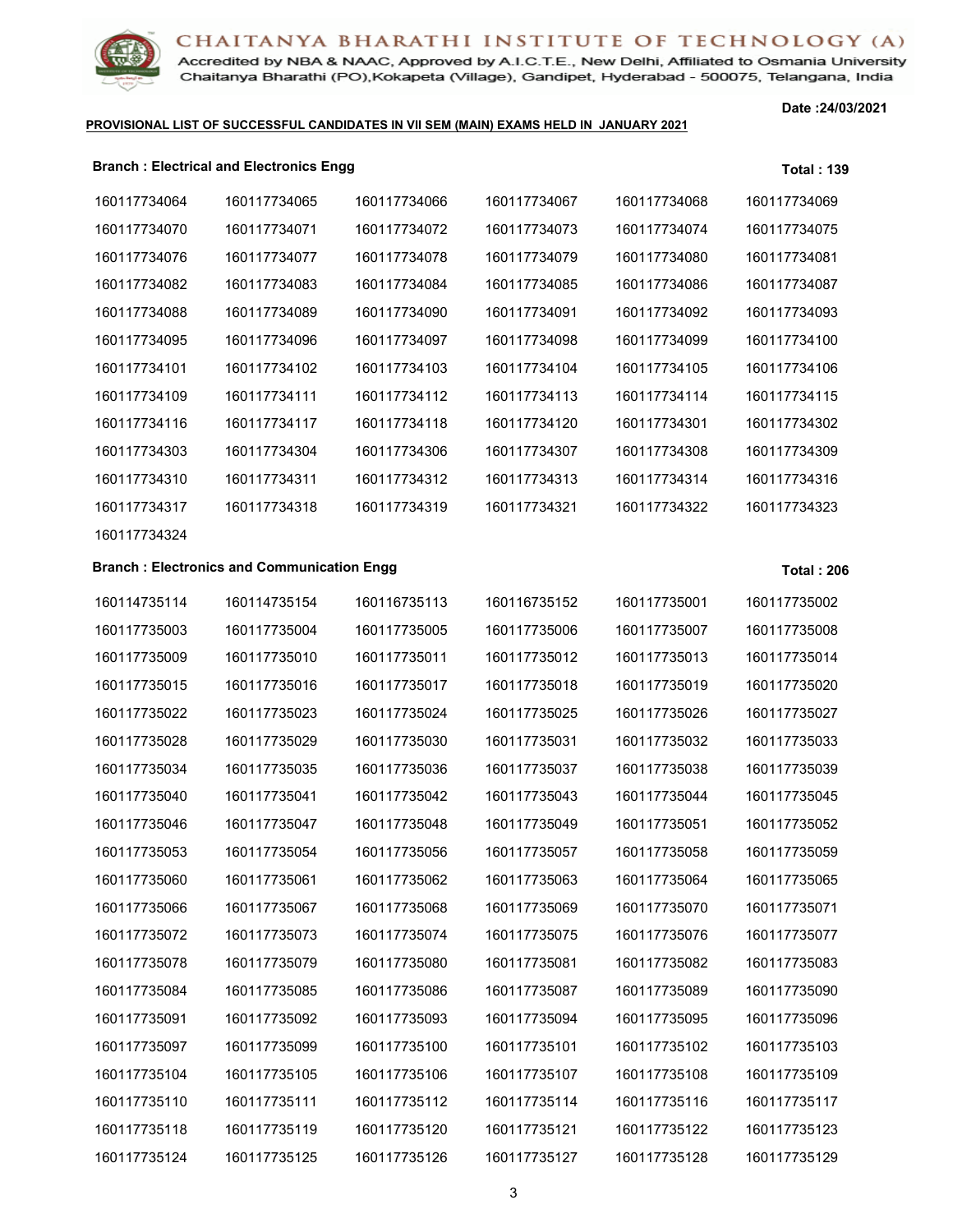

Accredited by NBA & NAAC, Approved by A.I.C.T.E., New Delhi, Affiliated to Osmania University Chaitanya Bharathi (PO), Kokapeta (Village), Gandipet, Hyderabad - 500075, Telangana, India

#### **PROVISIONAL LIST OF SUCCESSFUL CANDIDATES IN VII SEM (MAIN) EXAMS HELD IN JANUARY 2021**

**Date :24/03/2021**

|                                       | <b>Branch: Electronics and Communication Engg</b> |              |              |              | <b>Total: 206</b> |
|---------------------------------------|---------------------------------------------------|--------------|--------------|--------------|-------------------|
| 160117735130                          | 160117735131                                      | 160117735132 | 160117735133 | 160117735134 | 160117735135      |
| 160117735136                          | 160117735137                                      | 160117735138 | 160117735139 | 160117735140 | 160117735141      |
| 160117735142                          | 160117735143                                      | 160117735144 | 160117735145 | 160117735146 | 160117735147      |
| 160117735148                          | 160117735149                                      | 160117735150 | 160117735151 | 160117735152 | 160117735153      |
| 160117735154                          | 160117735155                                      | 160117735156 | 160117735158 | 160117735159 | 160117735160      |
| 160117735162                          | 160117735163                                      | 160117735164 | 160117735166 | 160117735167 | 160117735168      |
| 160117735171                          | 160117735173                                      | 160117735174 | 160117735175 | 160117735176 | 160117735177      |
| 160117735178                          | 160117735180                                      | 160117735181 | 160117735301 | 160117735302 | 160117735303      |
| 160117735304                          | 160117735305                                      | 160117735306 | 160117735307 | 160117735308 | 160117735309      |
| 160117735310                          | 160117735311                                      | 160117735312 | 160117735313 | 160117735314 | 160117735315      |
| 160117735316                          | 160117735317                                      | 160117735319 | 160117735320 | 160117735321 | 160117735322      |
| 160117735323                          | 160117735324                                      | 160117735325 | 160117735326 | 160117735327 | 160117735328      |
| 160117735329                          | 160117735330                                      | 160117735331 | 160117735332 | 160117735333 | 160117735334      |
| 160117735335                          | 160117735336                                      |              |              |              |                   |
| <b>Branch: Mechanical Engineering</b> |                                                   |              |              |              | <b>Total: 137</b> |
| 160114736099                          | 160114736109                                      | 160115736059 | 160115736109 | 160116736014 | 160116736045      |
| 160116736048                          | 160116736055                                      | 160116736104 | 160116736105 | 160116736114 | 160117736001      |
| 160117736002                          | 160117736003                                      | 160117736004 | 160117736005 | 160117736006 | 160117736007      |
| 160117736008                          | 160117736009                                      | 160117736010 | 160117736011 | 160117736012 | 160117736013      |
| 160117736014                          | 160117736015                                      | 160117736016 | 160117736017 | 160117736018 | 160117736019      |

| <b>Branch: Mechanical Engineering</b> |              |              |              |              | Total: 1     |
|---------------------------------------|--------------|--------------|--------------|--------------|--------------|
| 160114736099                          | 160114736109 | 160115736059 | 160115736109 | 160116736014 | 160116736045 |
| 160116736048                          | 160116736055 | 160116736104 | 160116736105 | 160116736114 | 160117736001 |
| 160117736002                          | 160117736003 | 160117736004 | 160117736005 | 160117736006 | 160117736007 |
| 160117736008                          | 160117736009 | 160117736010 | 160117736011 | 160117736012 | 160117736013 |
| 160117736014                          | 160117736015 | 160117736016 | 160117736017 | 160117736018 | 160117736019 |
| 160117736020                          | 160117736022 | 160117736023 | 160117736024 | 160117736025 | 160117736026 |
| 160117736028                          | 160117736029 | 160117736031 | 160117736033 | 160117736034 | 160117736035 |
| 160117736036                          | 160117736037 | 160117736039 | 160117736040 | 160117736041 | 160117736042 |
| 160117736043                          | 160117736045 | 160117736046 | 160117736048 | 160117736049 | 160117736050 |
| 160117736051                          | 160117736052 | 160117736053 | 160117736054 | 160117736056 | 160117736057 |
| 160117736060                          | 160117736061 | 160117736062 | 160117736063 | 160117736064 | 160117736065 |
| 160117736066                          | 160117736067 | 160117736068 | 160117736069 | 160117736070 | 160117736071 |
| 160117736073                          | 160117736074 | 160117736075 | 160117736076 | 160117736077 | 160117736078 |
| 160117736079                          | 160117736080 | 160117736081 | 160117736082 | 160117736083 | 160117736084 |
| 160117736085                          | 160117736086 | 160117736087 | 160117736088 | 160117736089 | 160117736091 |
| 160117736094                          | 160117736095 | 160117736096 | 160117736098 | 160117736099 | 160117736100 |
| 160117736101                          | 160117736102 | 160117736103 | 160117736104 | 160117736105 | 160117736106 |
| 160117736107                          | 160117736108 | 160117736109 | 160117736111 | 160117736112 | 160117736113 |
| 160117736114                          | 160117736115 | 160117736116 | 160117736117 | 160117736118 | 160117736119 |
| 160117736120                          | 160117736301 | 160117736302 | 160117736303 | 160117736304 | 160117736305 |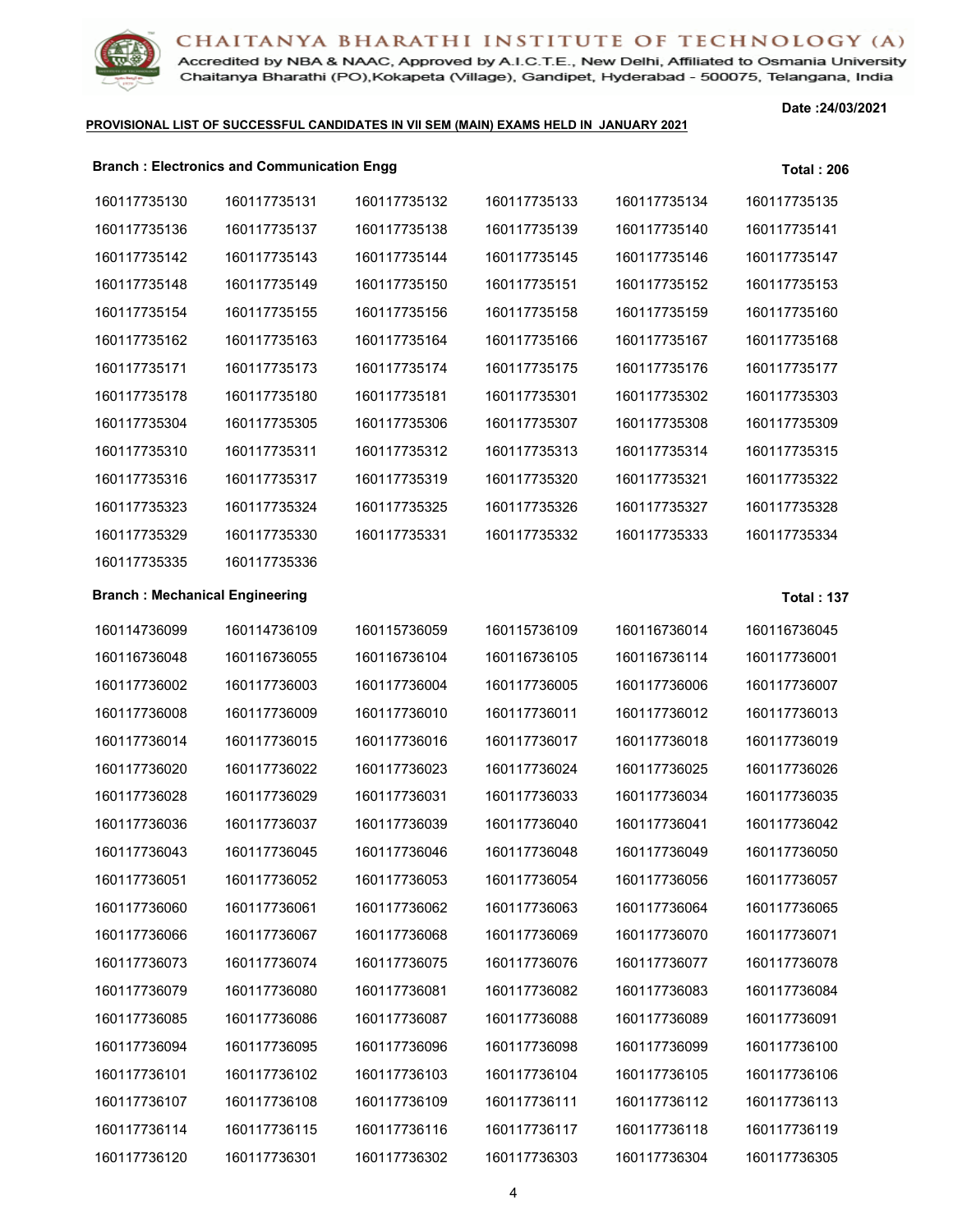

Accredited by NBA & NAAC, Approved by A.I.C.T.E., New Delhi, Affiliated to Osmania University Chaitanya Bharathi (PO), Kokapeta (Village), Gandipet, Hyderabad - 500075, Telangana, India

#### **PROVISIONAL LIST OF SUCCESSFUL CANDIDATES IN VII SEM (MAIN) EXAMS HELD IN JANUARY 2021**

**Date :24/03/2021**

| <b>Branch: Mechanical Engineering</b> |              |              |              |              | <b>Total: 137</b> |
|---------------------------------------|--------------|--------------|--------------|--------------|-------------------|
| 160117736306                          | 160117736307 | 160117736308 | 160117736309 | 160117736310 | 160117736311      |
| 160117736312                          | 160117736313 | 160117736314 | 160117736315 | 160117736316 | 160117736317      |
| 160117736319                          | 160117736320 | 160117736321 | 160117736322 | 160117736324 |                   |
| <b>Branch: Information Technology</b> |              |              |              |              | <b>Total: 140</b> |
| 160115737093                          | 160116737012 | 160116737059 | 160116737090 | 160116737093 | 160116737309      |
| 160116737310                          | 160116737312 | 160116737316 | 160116737319 | 160116737323 | 160116737324      |
| 160117737001                          | 160117737002 | 160117737003 | 160117737004 | 160117737005 | 160117737006      |
| 160117737007                          | 160117737008 | 160117737009 | 160117737010 | 160117737011 | 160117737012      |
| 160117737013                          | 160117737014 | 160117737015 | 160117737016 | 160117737017 | 160117737018      |
| 160117737019                          | 160117737020 | 160117737021 | 160117737023 | 160117737024 | 160117737025      |
| 160117737026                          | 160117737027 | 160117737029 | 160117737030 | 160117737031 | 160117737032      |
| 160117737033                          | 160117737034 | 160117737035 | 160117737037 | 160117737038 | 160117737039      |
| 160117737040                          | 160117737041 | 160117737042 | 160117737043 | 160117737044 | 160117737045      |
| 160117737046                          | 160117737047 | 160117737048 | 160117737049 | 160117737050 | 160117737051      |
| 160117737052                          | 160117737053 | 160117737054 | 160117737055 | 160117737056 | 160117737057      |
| 160117737058                          | 160117737059 | 160117737060 | 160117737061 | 160117737062 | 160117737063      |
| 160117737064                          | 160117737065 | 160117737066 | 160117737067 | 160117737068 | 160117737069      |
| 160117737070                          | 160117737071 | 160117737072 | 160117737073 | 160117737074 | 160117737075      |
| 160117737076                          | 160117737077 | 160117737078 | 160117737079 | 160117737080 | 160117737081      |
| 160117737082                          | 160117737083 | 160117737084 | 160117737085 | 160117737086 | 160117737087      |
| 160117737088                          | 160117737089 | 160117737090 | 160117737091 | 160117737092 | 160117737093      |
| 160117737094                          | 160117737095 | 160117737097 | 160117737098 | 160117737099 | 160117737100      |
| 160117737101                          | 160117737102 | 160117737103 | 160117737104 | 160117737105 | 160117737108      |
| 160117737109                          | 160117737110 | 160117737112 | 160117737113 | 160117737115 | 160117737116      |
| 160117737117                          | 160117737118 | 160117737120 | 160117737301 | 160117737303 | 160117737305      |
| 160117737306                          | 160117737307 | 160117737308 | 160117737310 | 160117737311 | 160117737313      |
| 160117737314                          | 160117737315 | 160117737316 | 160117737317 | 160117737320 | 160117737321      |
| 160117737322                          | 160117737323 |              |              |              |                   |
| <b>Branch: Production Engineering</b> |              |              |              |              | Total: 51         |
| 160115738005                          | 160116738003 | 160116738017 | 160116738021 | 160116738027 | 160116738028      |
| 160116738035                          | 160116738040 | 160116738041 | 160116738047 | 160116738051 | 160116738307      |
| 160117738001                          | 160117738002 | 160117738003 | 160117738005 | 160117738007 | 160117738008      |
| 160117738009                          | 160117738010 | 160117738011 | 160117738012 | 160117738013 | 160117738014      |
| 160117738015                          | 160117738016 | 160117738017 | 160117738018 | 160117738019 | 160117738021      |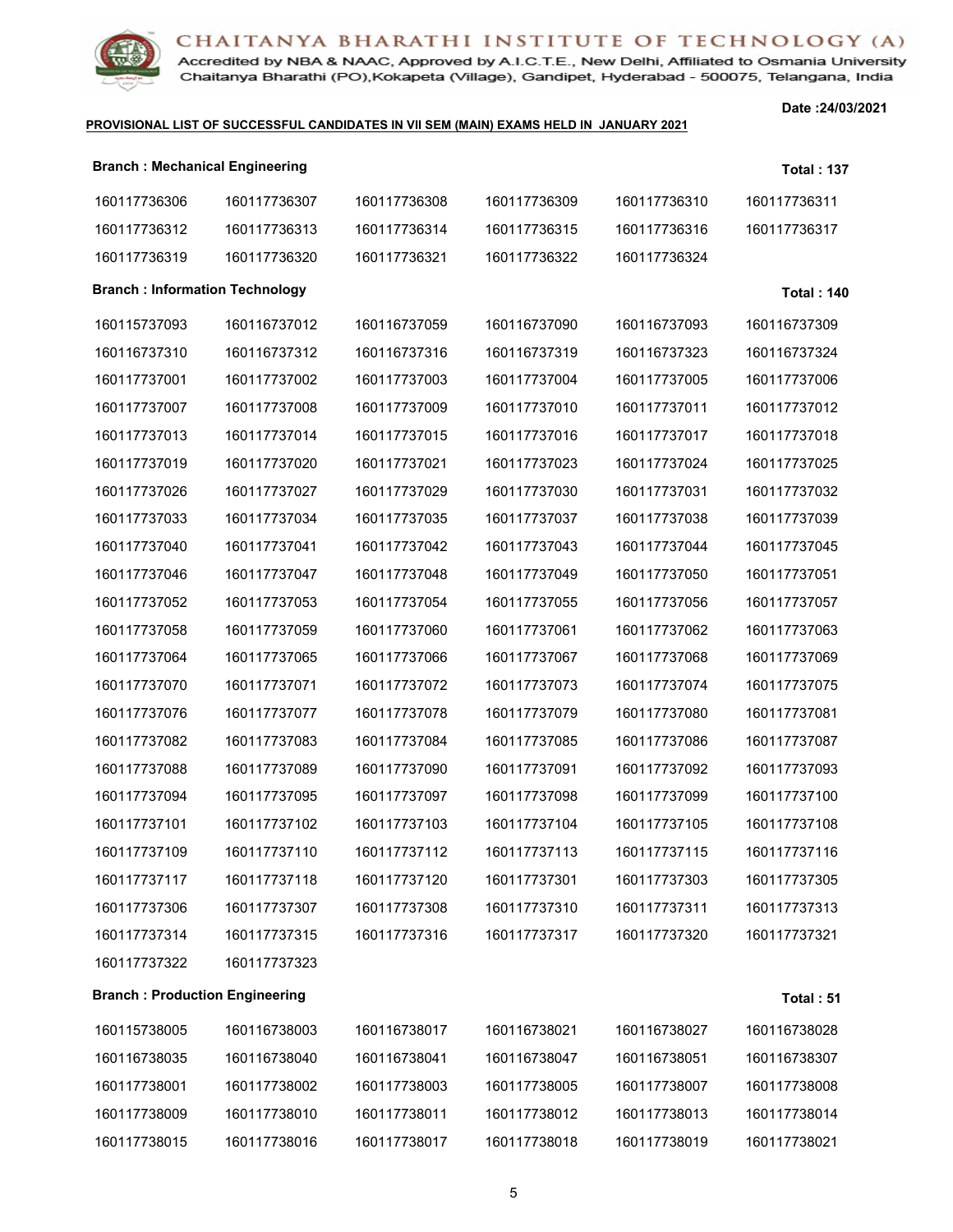

Accredited by NBA & NAAC, Approved by A.I.C.T.E., New Delhi, Affiliated to Osmania University Chaitanya Bharathi (PO), Kokapeta (Village), Gandipet, Hyderabad - 500075, Telangana, India

#### **Date :24/03/2021**

#### **PROVISIONAL LIST OF SUCCESSFUL CANDIDATES IN VII SEM (MAIN) EXAMS HELD IN JANUARY 2021**

| <b>Branch: Production Engineering</b> |              |              |              |              | Total: 51    |
|---------------------------------------|--------------|--------------|--------------|--------------|--------------|
| 160117738024                          | 160117738027 | 160117738030 | 160117738033 | 160117738034 | 160117738035 |
| 160117738038                          | 160117738040 | 160117738041 | 160117738046 | 160117738047 | 160117738049 |
| 160117738301                          | 160117738302 | 160117738303 | 160117738304 | 160117738306 | 160117738307 |
| 160117738308                          | 160117738309 | 160117738311 |              |              |              |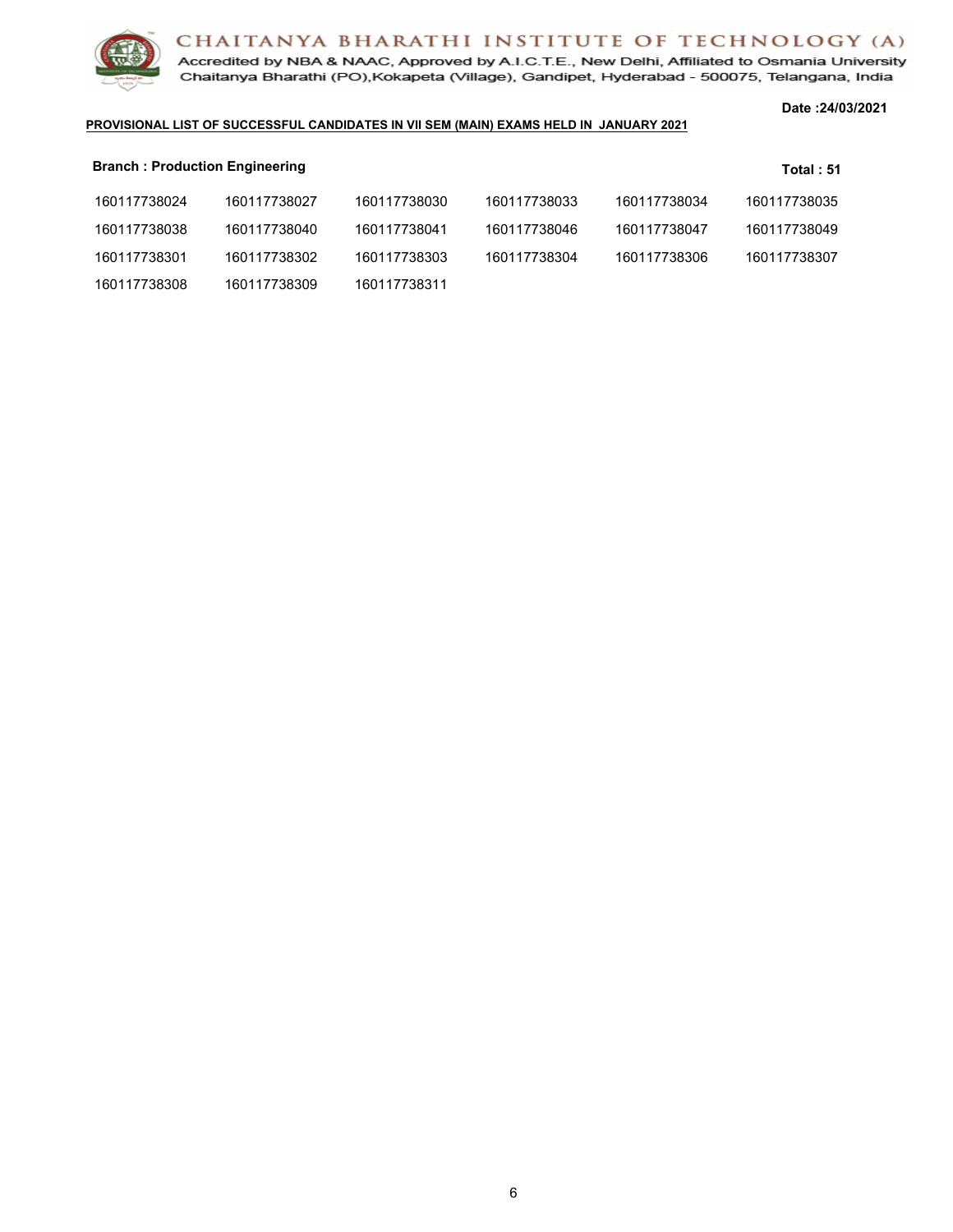

Accredited by NBA & NAAC, Approved by A.I.C.T.E., New Delhi, Affiliated to Osmania University Chaitanya Bharathi (PO), Kokapeta (Village), Gandipet, Hyderabad - 500075, Telangana, India

**B.E (Civil) VII SEM (Main) Examination held in January 2021**

|     |              | <b>WRE-II</b>  | <b>DSS-I</b>   | E&S     | <b>AEE</b>     | EEE            | Entp    | CA Lab         | Proj Sem       |  |  |  |  |
|-----|--------------|----------------|----------------|---------|----------------|----------------|---------|----------------|----------------|--|--|--|--|
| Sno | Roll.No.     | <b>16CEC34</b> | <b>16CEC35</b> | 16CEC36 | <b>16CEE08</b> | <b>16CEE10</b> | 16MEO01 | <b>16CEC37</b> | <b>16CEC38</b> |  |  |  |  |
|     | 160113732094 | Fail           | Fail           | Fail    | Fail           | Fail           | Fail    | Pass           | Pass           |  |  |  |  |
|     | 160114732059 | Pass           | Pass           | Pass    | Pass           | Pass           | Pass    | Pass           | Fail           |  |  |  |  |
|     | 160116732115 | Pass           | Pass           | Pass    | Pass           | Pass           | Pass    | Pass           | Fail           |  |  |  |  |
|     | 160116732116 | Fail           | Pass           | Pass    | Pass           | Pass           | Pass    | Pass           | Fail           |  |  |  |  |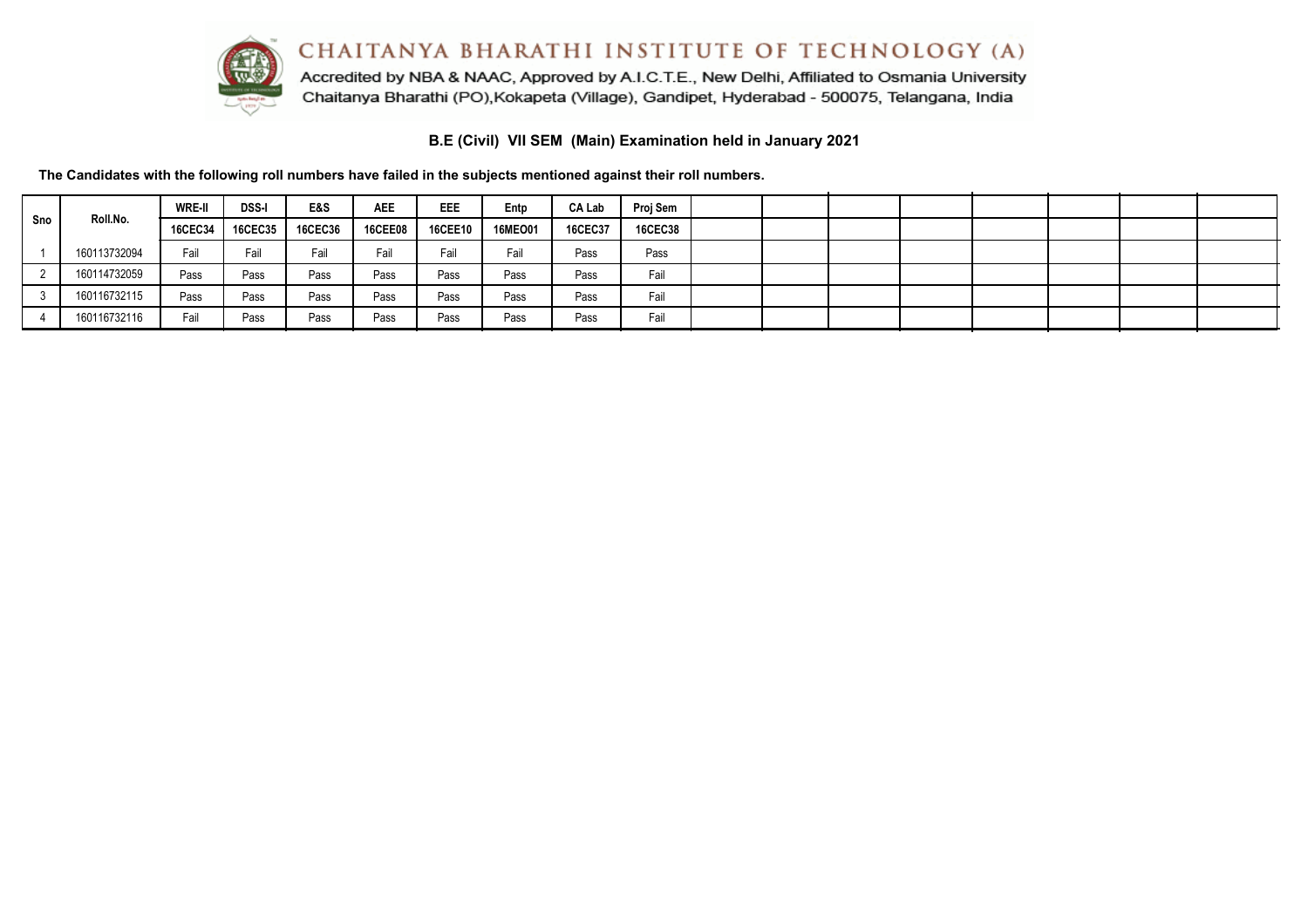

Accredited by NBA & NAAC, Approved by A.I.C.T.E., New Delhi, Affiliated to Osmania University Chaitanya Bharathi (PO), Kokapeta (Village), Gandipet, Hyderabad - 500075, Telangana, India

**B.E (CSE) VII SEM (Main) Examination held in January 2021**

|     |              | <b>DSBDA</b>   | <b>FOSS</b>    | <b>DCC</b>     | ML             | DL.            | <b>SNA</b>     | <b>DMM</b>     | Entp           | <b>RM</b>      | <b>DSBDA Lab</b> | <b>ML Lab</b>  | Proj Sem       |  |  |
|-----|--------------|----------------|----------------|----------------|----------------|----------------|----------------|----------------|----------------|----------------|------------------|----------------|----------------|--|--|
| Sno | Roll.No.     | <b>16CSC33</b> | <b>16CSC34</b> | <b>16CSC35</b> | <b>16CSC36</b> | <b>16CSE10</b> | <b>16CSE13</b> | <b>16CEO02</b> | <b>16MEO01</b> | <b>16MEO06</b> | 16CSC37          | <b>16CSC38</b> | <b>16CSC39</b> |  |  |
|     | 160117733029 | Pass           | Pass           | Pass           | Pass           | Pass           |                | Pass           |                |                | Pass             | Pass           | Fail           |  |  |
|     | 160117733306 | Pass           | Pass           | Pass           | Pass           |                | Pass           |                | Pass           |                | Pass             | Pass           | Fail           |  |  |
|     | 160117733308 | Pass           | Pass           | Pass           | Pass           |                | Pass           |                | Pass           |                | Pass             | Pass           | Fail           |  |  |
|     | 160117733312 | Pass           | Pass           | Pass           | Pass           |                | Pass           |                | Pass           |                | Pass             | Pass           | Fail           |  |  |
|     | 160117733313 | Pass           | Fail           | Fail           | Pass           | Pass           |                |                |                | Pass           | Pass             | Pass           | Pass           |  |  |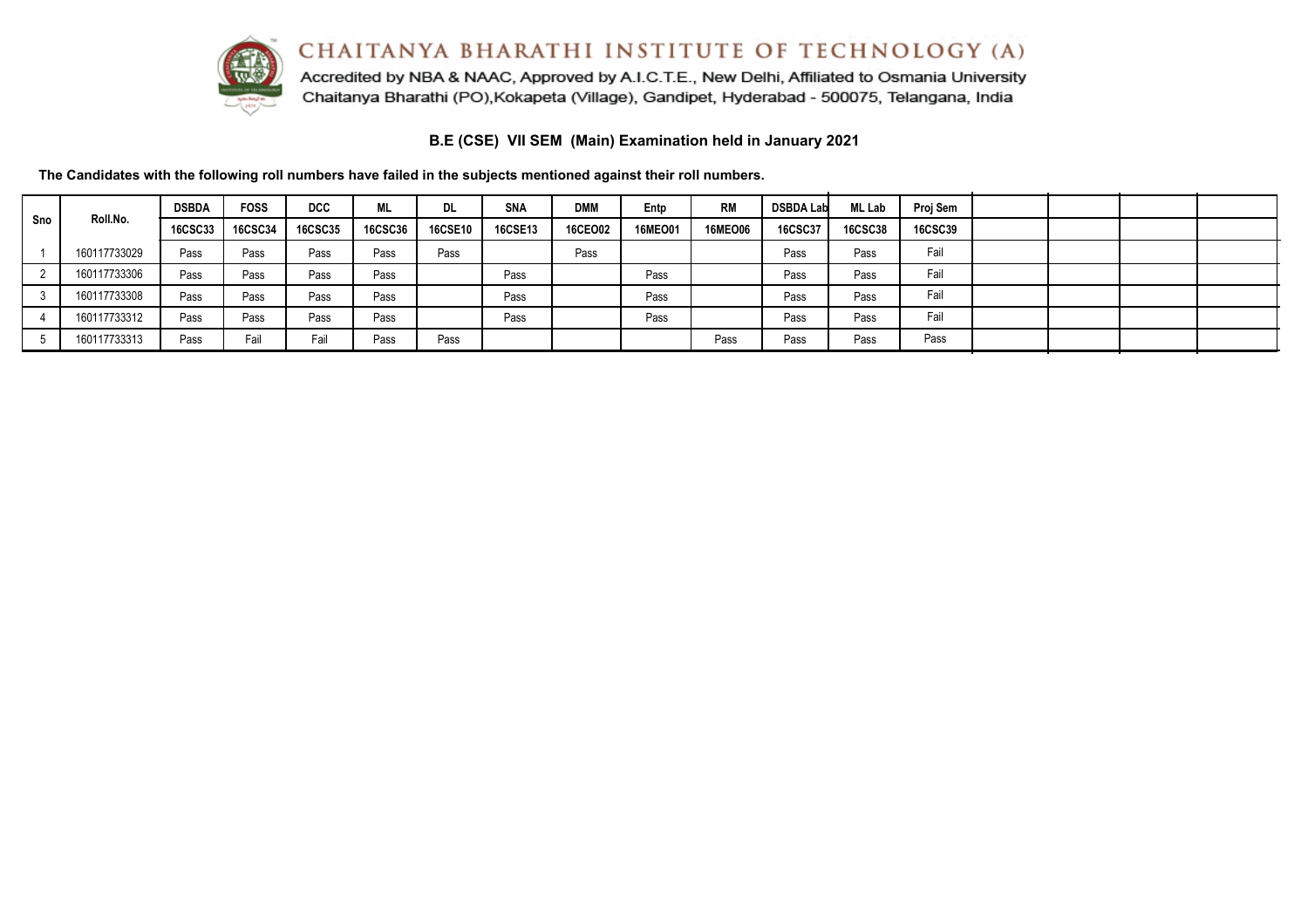

Accredited by NBA & NAAC, Approved by A.I.C.T.E., New Delhi, Affiliated to Osmania University Chaitanya Bharathi (PO), Kokapeta (Village), Gandipet, Hyderabad - 500075, Telangana, India

**B.E (EEE) VII SEM (Main) Examination held in January 2021**

|     |              | <b>PSOC</b>    | <b>UEE</b> | <b>DSP&amp;ES</b> | <b>PQE</b>     | <b>SEM</b>     | <b>DMM</b>     | Entp           | <b>PSS Lab</b> | DSPES Lab | Proj Sem       |  |  |  |
|-----|--------------|----------------|------------|-------------------|----------------|----------------|----------------|----------------|----------------|-----------|----------------|--|--|--|
| Sno | Roll.No.     | <b>16EEC31</b> | 16EEC32    | <b>16EEC33</b>    | <b>16EEE16</b> | <b>16EEE17</b> | <b>16CEO02</b> | <b>16MEO01</b> | <b>16EEC34</b> | 16EEC35   | <b>16EEC36</b> |  |  |  |
|     | 160115734301 | Pass           | Pass       | Pass              | Pass           |                |                | Pass           | Pass           | Fail      | Pass           |  |  |  |
|     | 160117734042 | Fail           | Pass       | Pass              |                | Pass           |                | Fail           | Fail           | Fail      | Pass           |  |  |  |
|     | 160117734305 | Pass           | Pass       | Pass              | Fail           |                | Pass           |                | Pass           | Pass      | Pass           |  |  |  |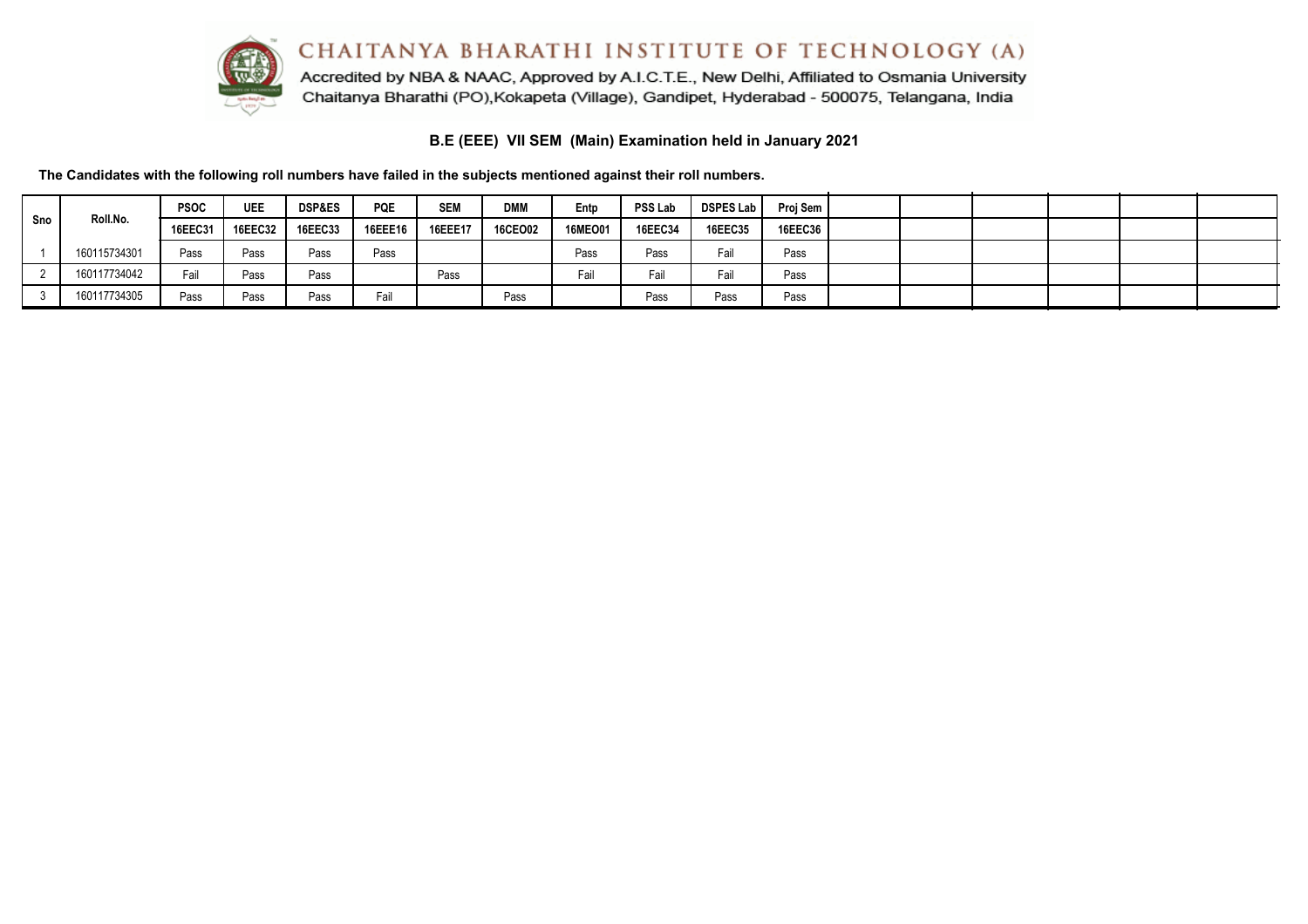

Accredited by NBA & NAAC, Approved by A.I.C.T.E., New Delhi, Affiliated to Osmania University Chaitanya Bharathi (PO), Kokapeta (Village), Gandipet, Hyderabad - 500075, Telangana, India

**B.E (ECE) VII SEM (Main) Examination held in January 2021**

**The Candidates with the following roll numbers have failed in the subjects mentioned against their roll numbers.**

|     |              | <b>DCCN</b>       | <b>PGNSS</b> | <b>RSC</b>     | <b>VLSID</b>   | <b>RTOS</b>    | A-IoT          | AS Lab  | <b>EDA Lab</b> | Proj Sem       |  |  |  |  |
|-----|--------------|-------------------|--------------|----------------|----------------|----------------|----------------|---------|----------------|----------------|--|--|--|--|
| Sno | Roll.No.     | 16ECC32   16ECC33 |              | <b>16ECC34</b> | <b>16ECC35</b> | <b>16ECE09</b> | <b>16ECE12</b> | 16ECC36 | <b>16ECC37</b> | <b>16ECC38</b> |  |  |  |  |
|     | 160116735324 | Pass              | Fail         | Pass           | Pass           | Pass           | Pass           | Pass    | Pass           | Pass           |  |  |  |  |

 $\sim$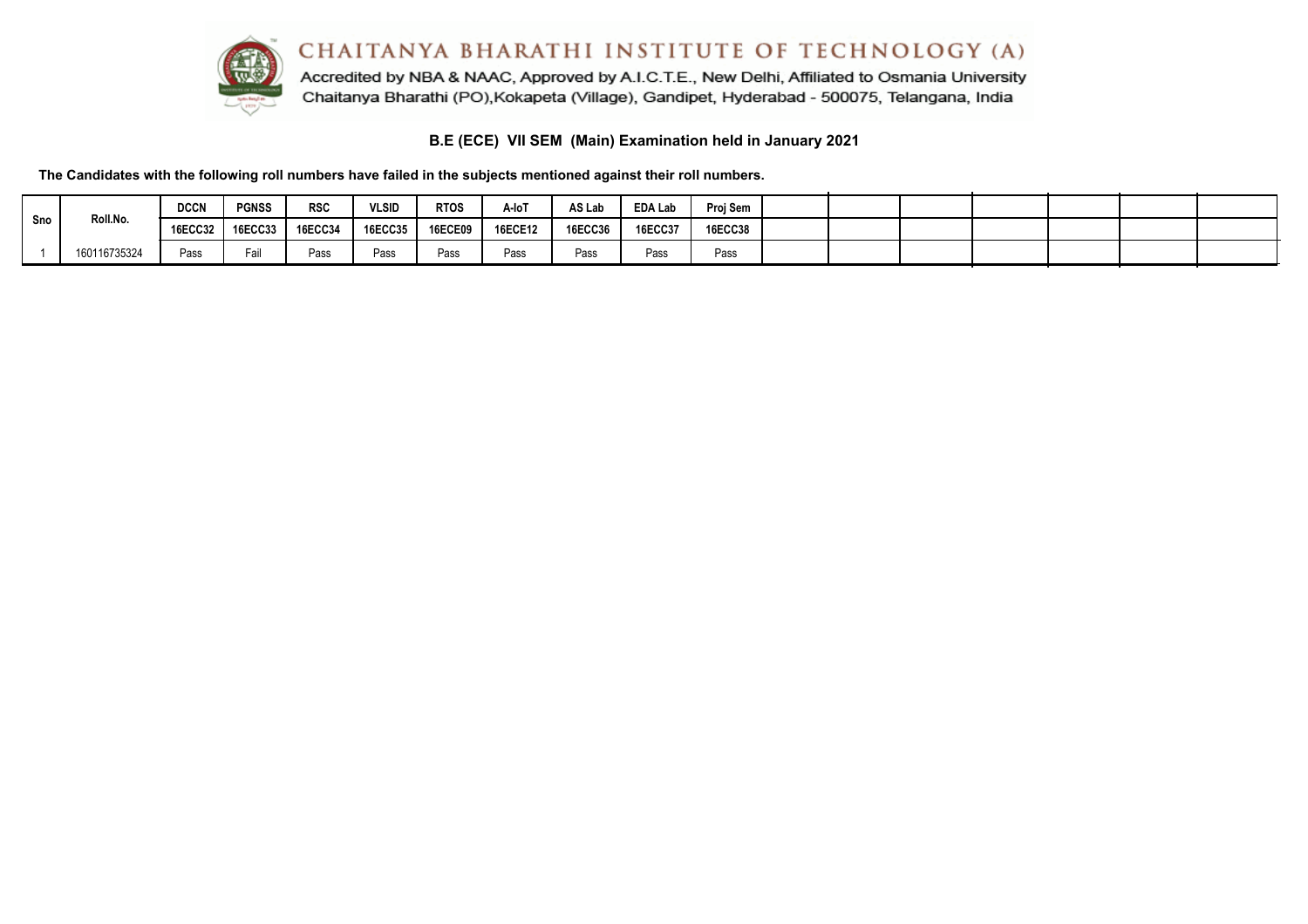CHAITANYA BHARATHI INSTITUTE OF TECHNOLOGY (A) Accredited by NBA & NAAC, Approved by A.I.C.T.E., New Delhi, Affiliated to Osmania University



Chaitanya Bharathi (PO), Kokapeta (Village), Gandipet, Hyderabad - 500075, Telangana, India

**B.E (IT) VII SEM (Main) Examination held in January 2021**

|     |              | <b>ESIT</b> | DS      | IS.            | <b>BDA</b>     | HCI            | BI             | <b>BDA Lab</b> | ES&loT Lab | Proj Sem       |  |  |  |  |
|-----|--------------|-------------|---------|----------------|----------------|----------------|----------------|----------------|------------|----------------|--|--|--|--|
| Sno | Roll.No.     | 16ITC31     | 16ITC32 | <b>16ITC33</b> | <b>16ITC34</b> | <b>16ITE10</b> | <b>16ITE15</b> | <b>16ITC35</b> | 16ITC36    | <b>16ITC37</b> |  |  |  |  |
|     | 160115737095 | Pass        | Pass    | Pass           | Pass           | Pass           | Pass           | Fail           | Fail       | Pass           |  |  |  |  |
|     | 160115737103 | Fail        | Pass    | Pass           | Pass           | Fail           | Pass           | Fail           | Fail       | Fail           |  |  |  |  |
|     | 160115737320 | Fail        | Pass    |                | Pass           | Pass           | Pass           | Pass           | Pass       | Pass           |  |  |  |  |
|     | 160116737094 | Pass        | Pass    | Pass           | Pass           | Pass           | Pass           | Pass           | Fail       | Pass           |  |  |  |  |
|     | 160116737111 | Pass        | Pass    | Pass           | Pass           | Pass           | Pass           | Pass           | Fail       | Pass           |  |  |  |  |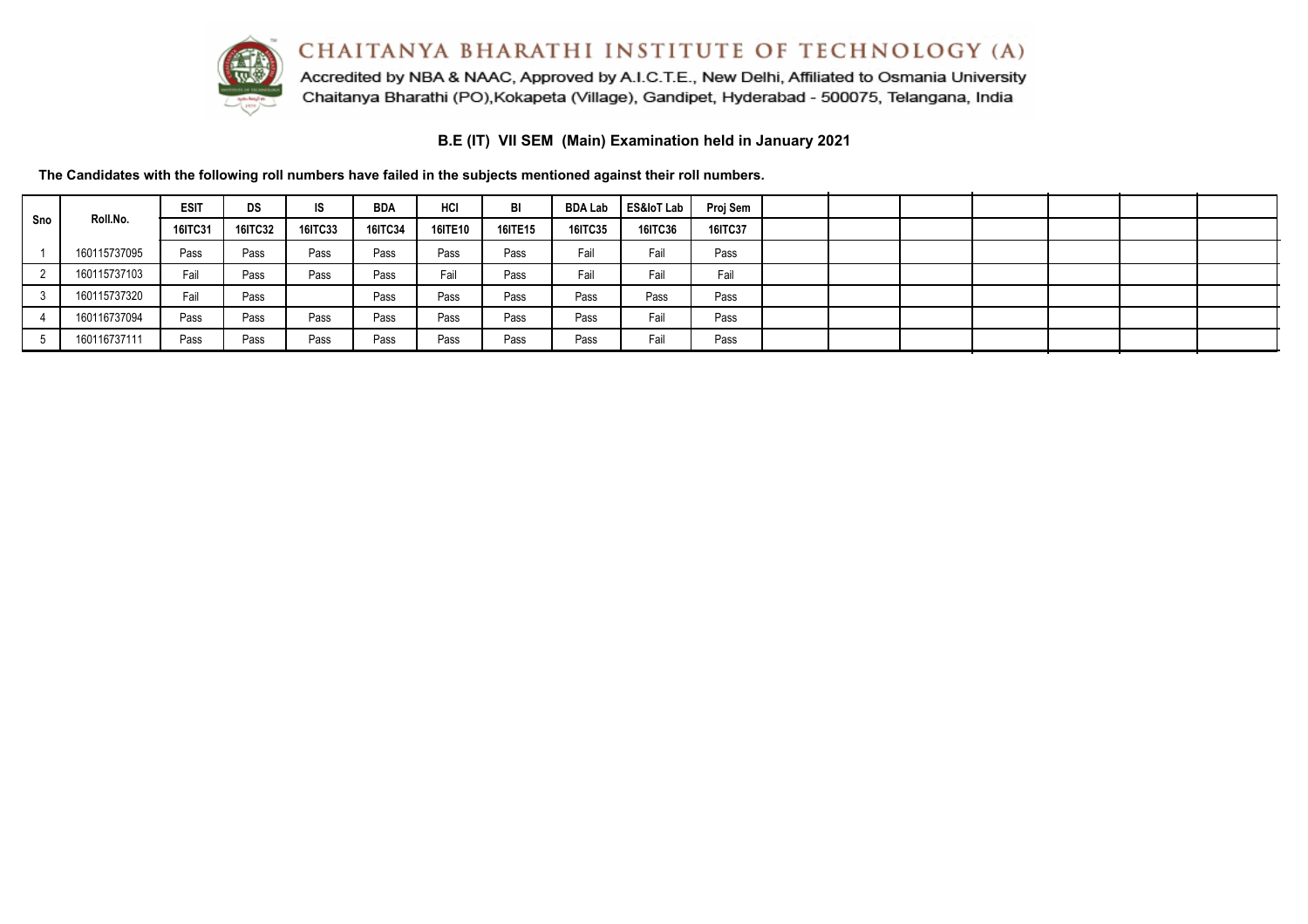

Accredited by NBA & NAAC, Approved by A.I.C.T.E., New Delhi, Affiliated to Osmania University Chaitanya Bharathi (PO), Kokapeta (Village), Gandipet, Hyderabad - 500075, Telangana, India

**B.E (Prod) VII SEM (Main) Examination held in January 2021**

|     |              | MI             | 0R             | <b>PD</b>      | <b>POM</b> | TE.            | <b>RES</b>     | MI Lab         | <b>ME Lab</b>  | Proj Sem       |  |  |  |  |
|-----|--------------|----------------|----------------|----------------|------------|----------------|----------------|----------------|----------------|----------------|--|--|--|--|
| Sno | Roll.No.     | <b>16MEC33</b> | <b>16MEC34</b> | <b>16PEC10</b> | 16PEC11    | <b>16PEC12</b> | <b>16MEE10</b> | <b>16MEC36</b> | <b>16PEC13</b> | <b>16PEC14</b> |  |  |  |  |
|     | 160114738308 | Fail           | Pass           | Pass           | Pass       | Pass           | Pass           | Pass           | Pass           | Pass           |  |  |  |  |
|     | 160115738028 | Pass           | Pass           | Pass           | Pass       | Pass           | Pass           | Fail           | Fail           | Pass           |  |  |  |  |
|     | 160116738005 | Pass           | Pass           | Pass           | Pass       | Pass           | Pass           | Pass           | Fail           | Pass           |  |  |  |  |
|     | 160116738007 | Pass           | Pass           | Pass           | Pass       | Pass           | Pass           | Fail           | Pass           | Pass           |  |  |  |  |
|     | 160116738020 | Pass           | Pass           | Fail           | Pass       | Pass           | Pass           | Pass           | Pass           | Pass           |  |  |  |  |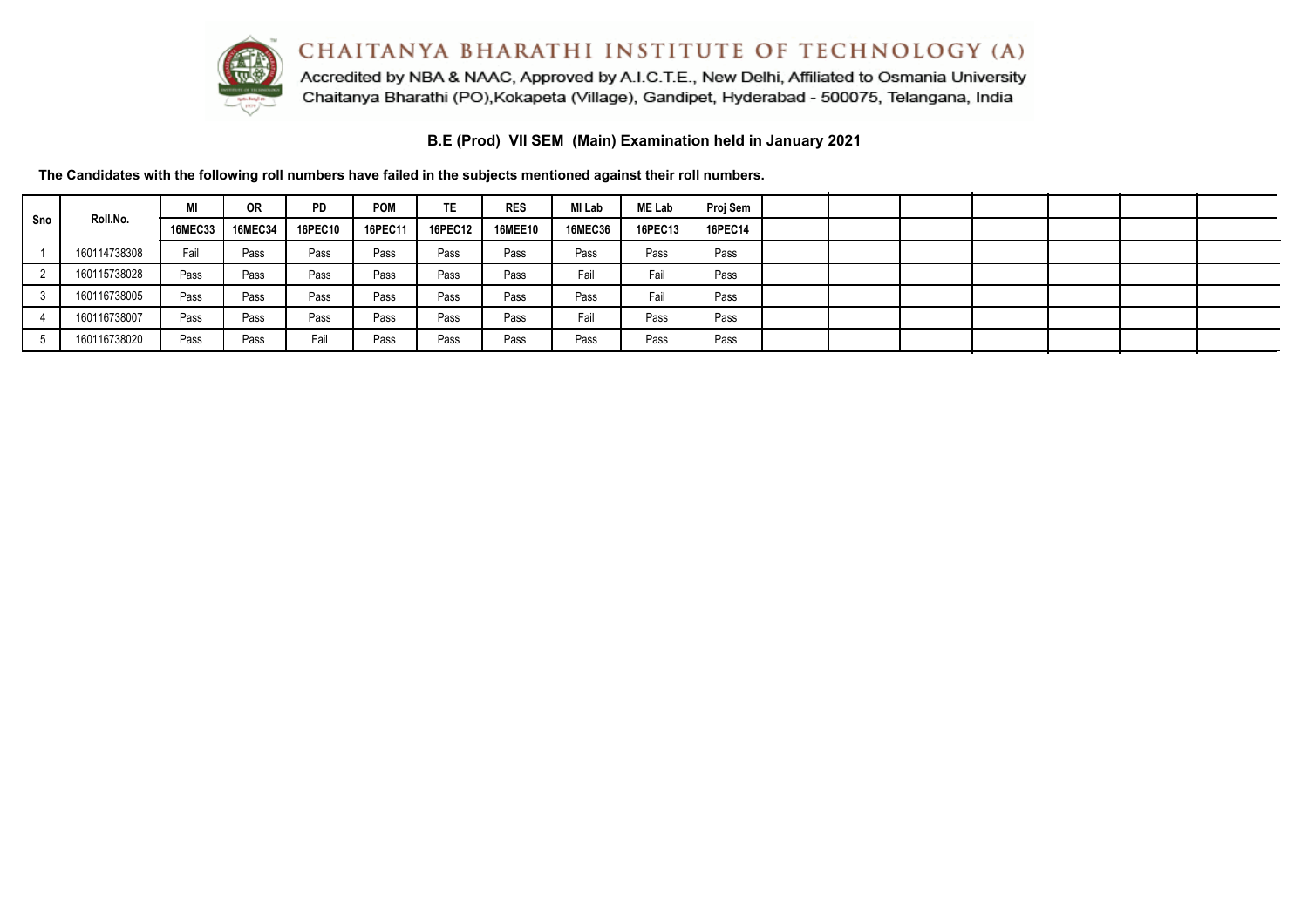

Accredited by NBA & NAAC, Approved by A.I.C.T.E., New Delhi, Affiliated to Osmania University Chaitanya Bharathi (PO), Kokapeta (Village), Gandipet, Hyderabad - 500075, Telangana, India

## **RESULTS**

Page 1 of 5

Branch: Computer Science and Engg **Course/Sem: B.E VII SEM(Suppl) Examinations (R16)** Held in: January 2021

|                |             |             | <b>DCC</b>     | DL.            | Entp    | <b>ML</b>      | <b>NIA</b>     |
|----------------|-------------|-------------|----------------|----------------|---------|----------------|----------------|
|                |             |             | <b>16CSC35</b> | <b>16CSE10</b> | 16MEO01 | <b>16CSC36</b> | <b>16CSE12</b> |
| <b>Roll No</b> | <b>SGPA</b> | <b>CGPA</b> | Grade          | Grade          | Grade   | Grade          | Grade          |
| 160116733005   | 6.22        |             | A              |                | A+      | A              | B              |
| 160116733023   | 5.48        |             | A              | B              |         |                |                |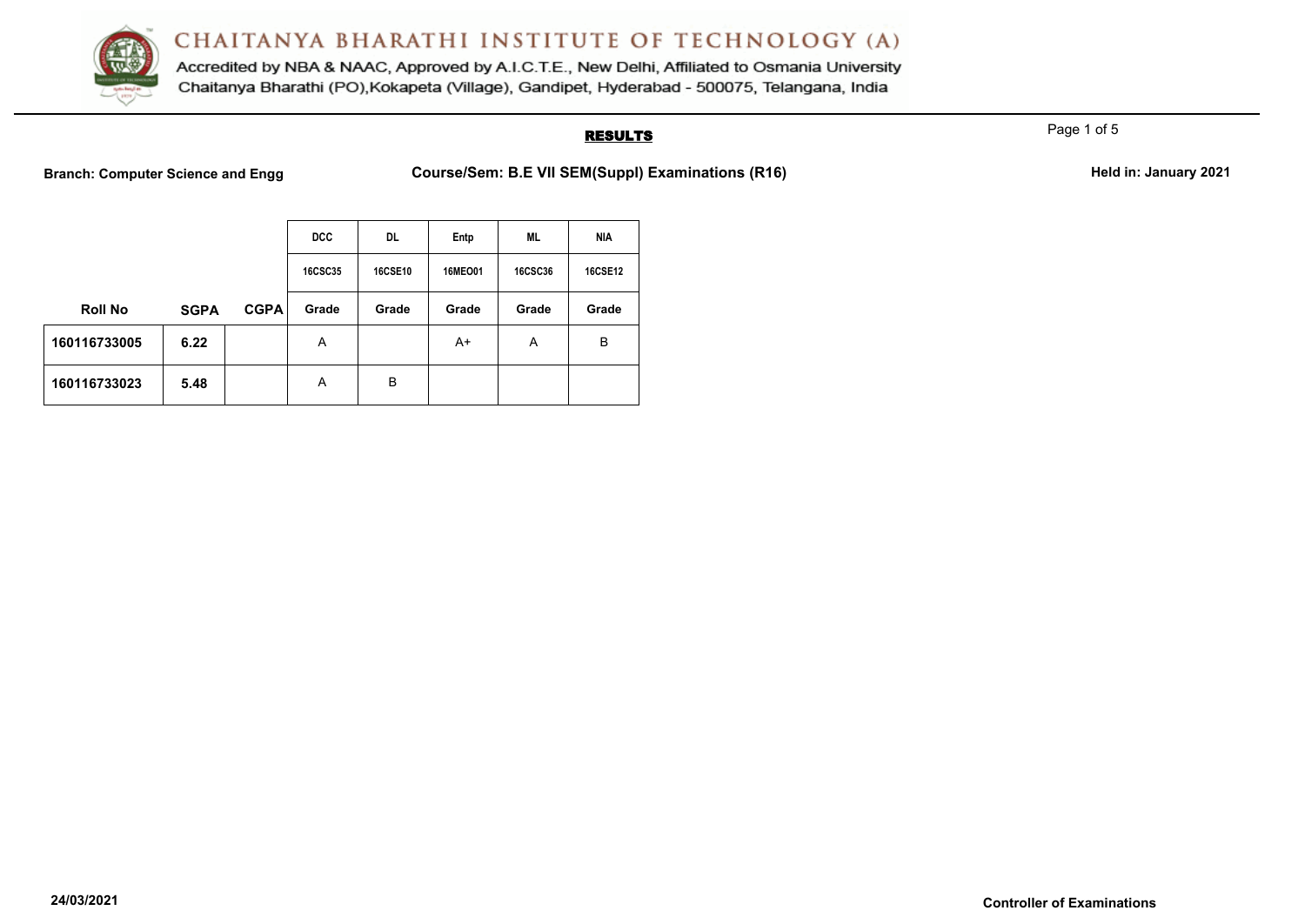

Accredited by NBA & NAAC, Approved by A.I.C.T.E., New Delhi, Affiliated to Osmania University Chaitanya Bharathi (PO), Kokapeta (Village), Gandipet, Hyderabad - 500075, Telangana, India

## **RESULTS**

Page 2 of 5

Branch: Electronics and Communication Engg Course/Sem: B.E VII SEM(Suppl) Examinations (R16) **Held in: January 2021** 

|                |             |             | <b>PGNSS</b>   | <b>RSC</b>     | <b>RTOS</b>    | <b>VLSID</b>   |
|----------------|-------------|-------------|----------------|----------------|----------------|----------------|
|                |             |             | <b>16ECC33</b> | <b>16ECC34</b> | <b>16ECE09</b> | <b>16ECC35</b> |
| <b>Roll No</b> | <b>SGPA</b> | <b>CGPA</b> | Grade          | Grade          | Grade          | Grade          |
| 160114735008   | 5.56        |             |                |                | B+             | B+             |
| 160114735101   | 5.81        |             |                |                |                | Α              |
| 160115735181   | 5.81        | 5.71        |                | B+             | A              | A+             |
| 160116735041   | 5.06        |             |                |                |                | B              |
| 160116735147   | 5.61        | 5.37        | B+             |                |                | $A+$           |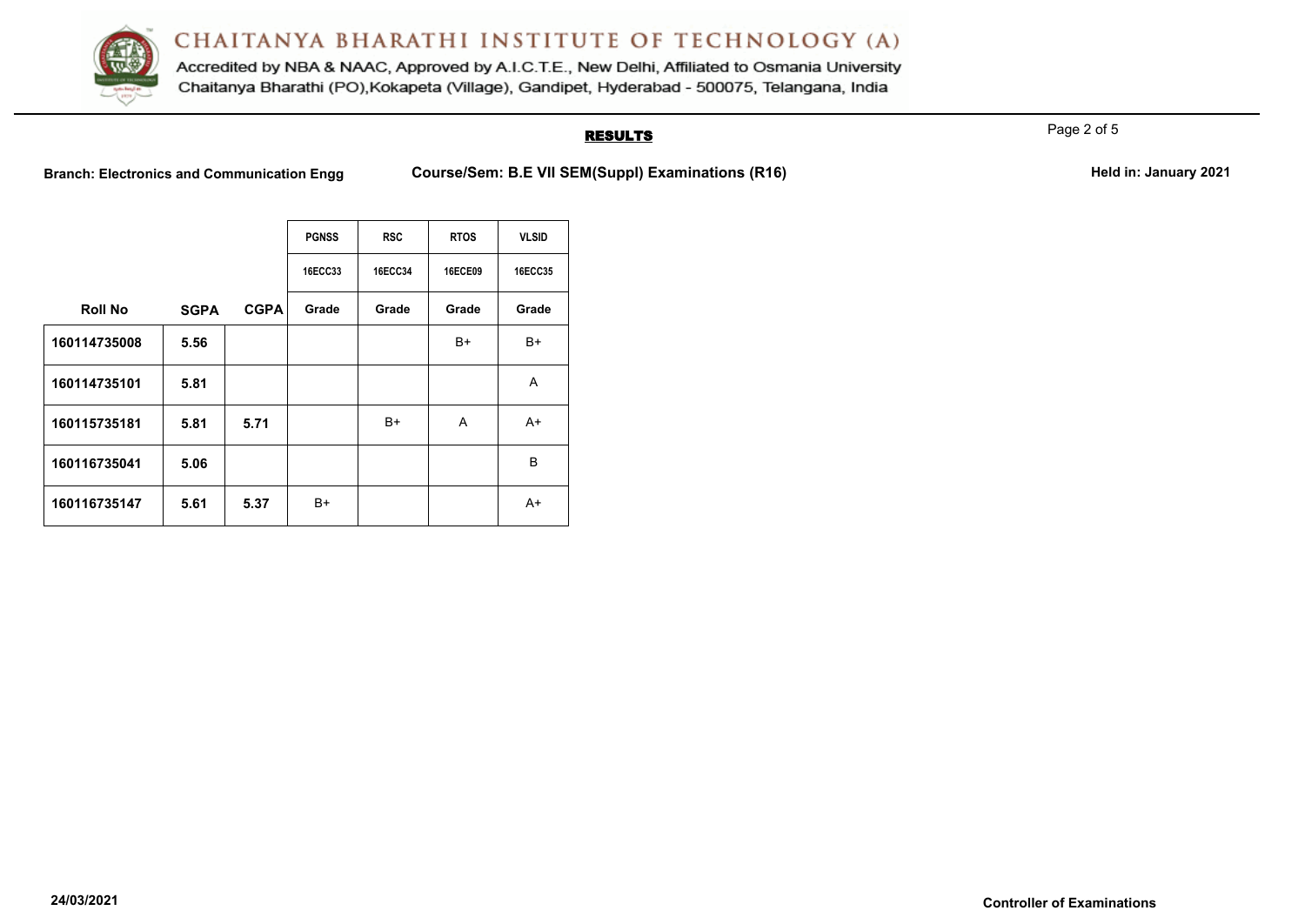

Accredited by NBA & NAAC, Approved by A.I.C.T.E., New Delhi, Affiliated to Osmania University Chaitanya Bharathi (PO), Kokapeta (Village), Gandipet, Hyderabad - 500075, Telangana, India

## **RESULTS**

Page 3 of 5

Branch: Information Technology **Course/Sem: B.E VII SEM(Suppl) Examinations (R16)** Held in: January 2021

|                |             |             | BI      | DS             | HCI     | IS      |
|----------------|-------------|-------------|---------|----------------|---------|---------|
|                |             |             | 16ITE15 | <b>16ITC32</b> | 16ITE10 | 16ITC33 |
| <b>Roll No</b> | <b>SGPA</b> | <b>CGPA</b> | Grade   | Grade          | Grade   | Grade   |
| 160116737084   |             |             | B       | F              | F(Ab)   | в       |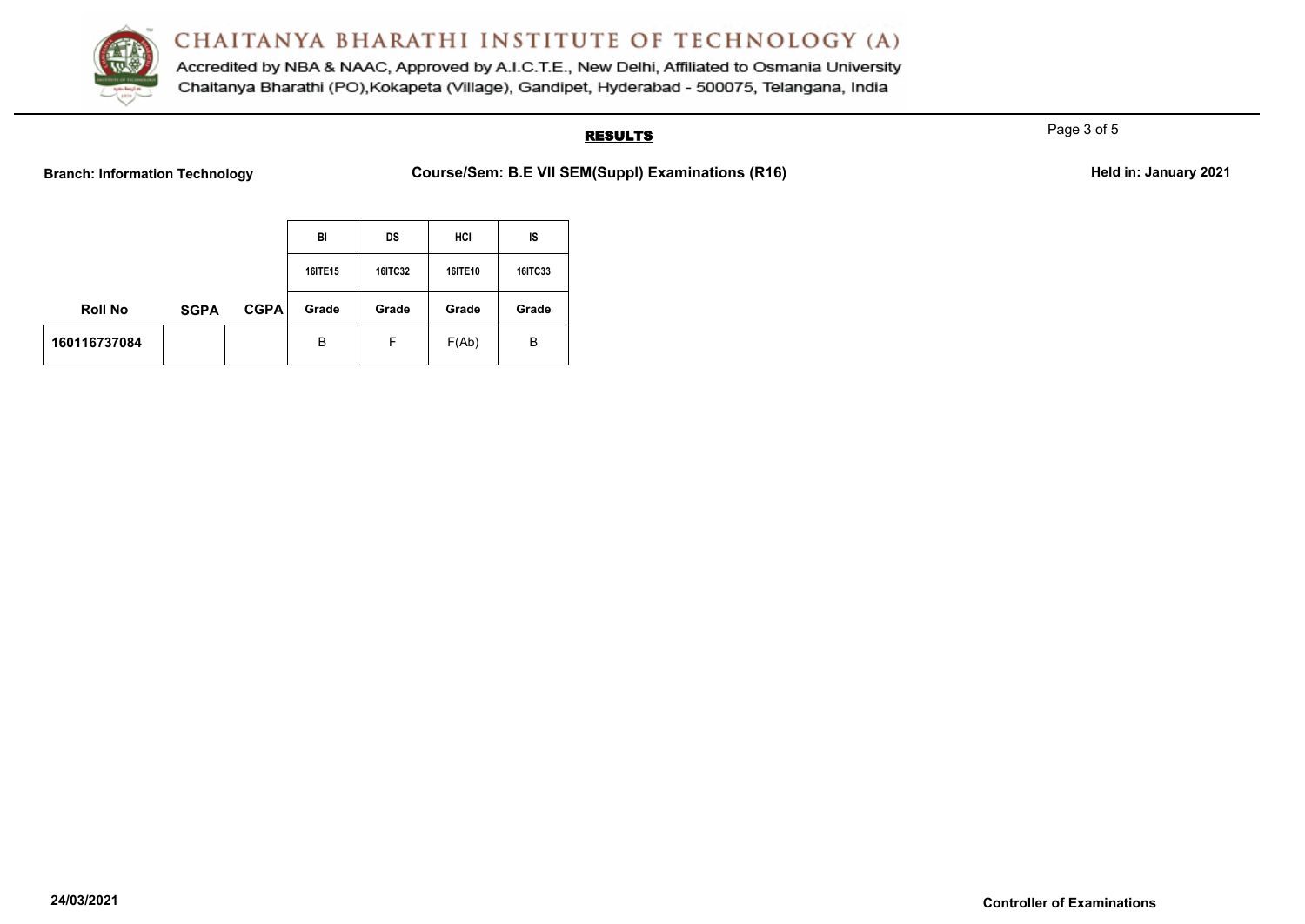

Accredited by NBA & NAAC, Approved by A.I.C.T.E., New Delhi, Affiliated to Osmania University Chaitanya Bharathi (PO), Kokapeta (Village), Gandipet, Hyderabad - 500075, Telangana, India

### **RESULTS**

Page 4 of 5

Branch: Mechanical Engineering **Course/Sem: B.E VII SEM(Suppl) Examinations (R16)** Held in: January 2021

|                |             |             | <b>FEA</b>     | PD             |
|----------------|-------------|-------------|----------------|----------------|
|                |             |             | <b>16MEC35</b> | <b>16PEC10</b> |
| <b>Roll No</b> | <b>SGPA</b> | <b>CGPA</b> | Grade          | Grade          |
| 160116736019   | 5.79        | 5.32        | B+             |                |
| 160116736091   | 5.96        |             |                | в              |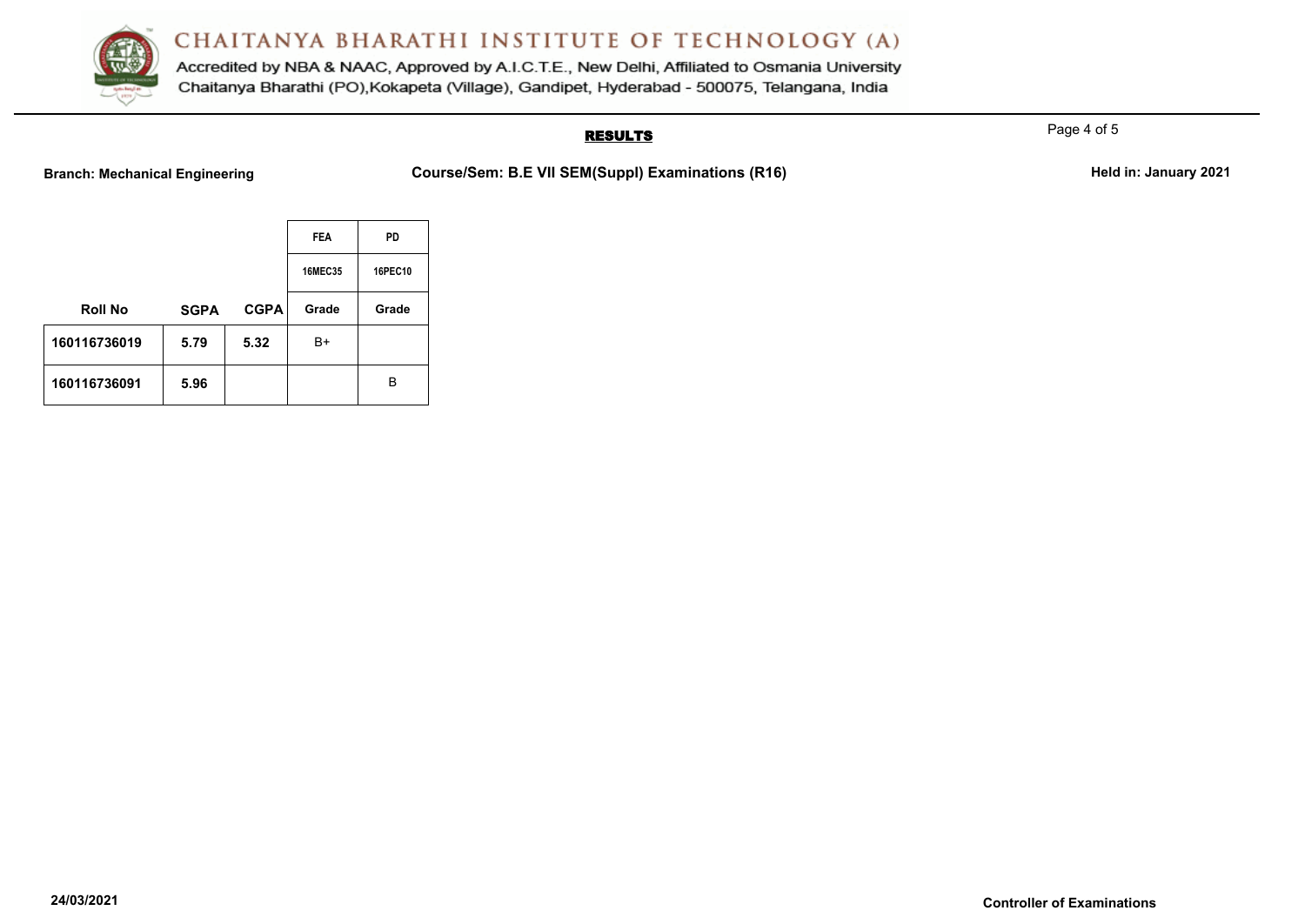

Accredited by NBA & NAAC, Approved by A.I.C.T.E., New Delhi, Affiliated to Osmania University Chaitanya Bharathi (PO), Kokapeta (Village), Gandipet, Hyderabad - 500075, Telangana, India

### **RESULTS**

Page 5 of 5

Branch: Production Engineering **Course/Sem: B.E VII SEM(Suppl) Examinations (R16)** Held in: January 2021

|                |             |             | <b>RES</b>     | TE.     |
|----------------|-------------|-------------|----------------|---------|
|                |             |             | <b>16MEE10</b> | 16PEC12 |
| <b>Roll No</b> | <b>SGPA</b> | <b>CGPA</b> | Grade          | Grade   |
| 160115738309   | 5.75        |             |                | B+      |
| 160116738301   | 7.08        | 6.43        | А              |         |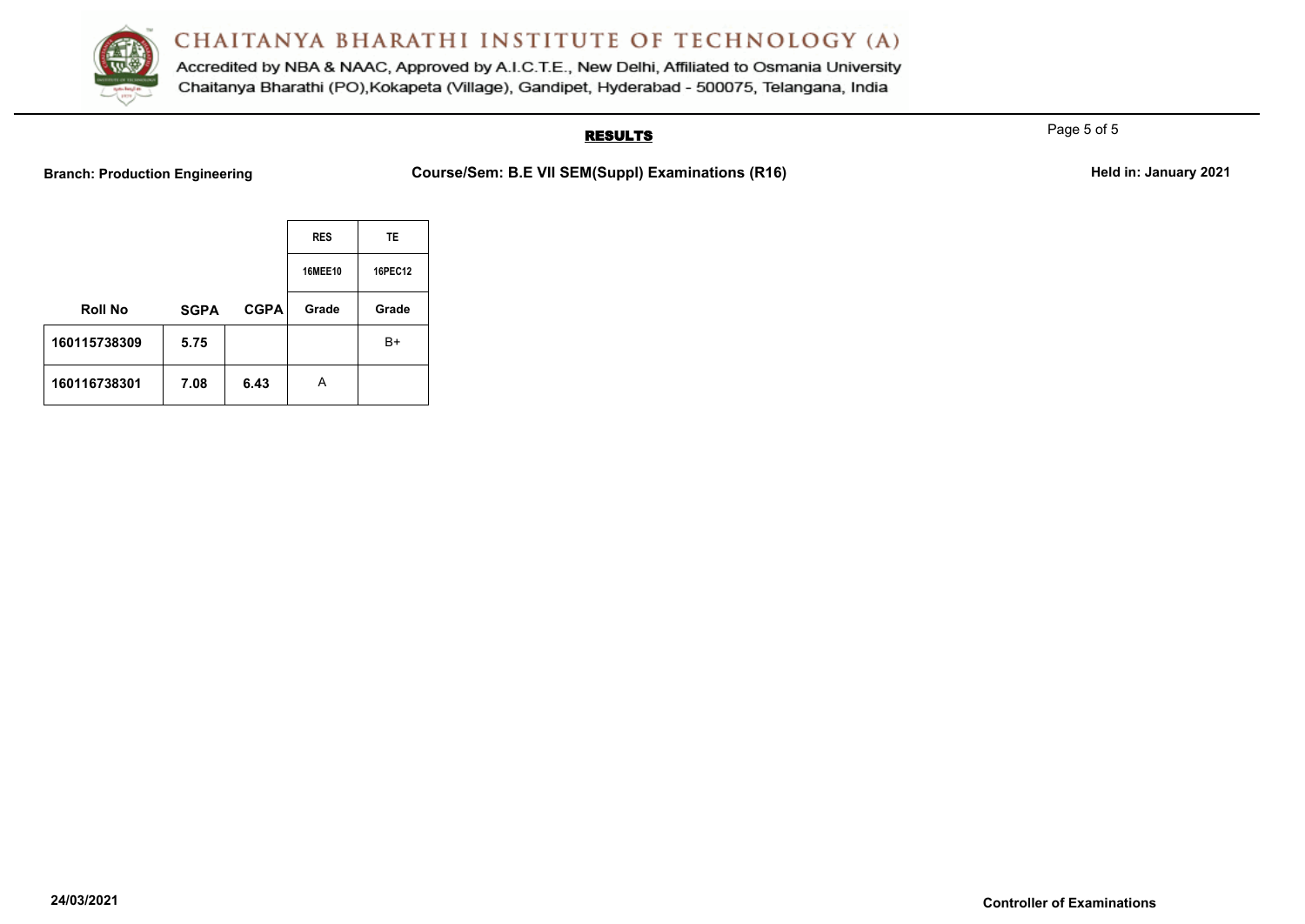

Accredited by NBA & NAAC, Approved by A.I.C.T.E., New Delhi, Affiliated to Osmania University Chaitanya Bharathi (PO), Kokapeta (Village), Gandipet, Hyderabad - 500075, Telangana, India

## **RESULTS**

Branch: Civil Engineering **Course/Sem: B.E IV/IV I Sem(Suppl) Examinations (R13)** Held in: January 2021

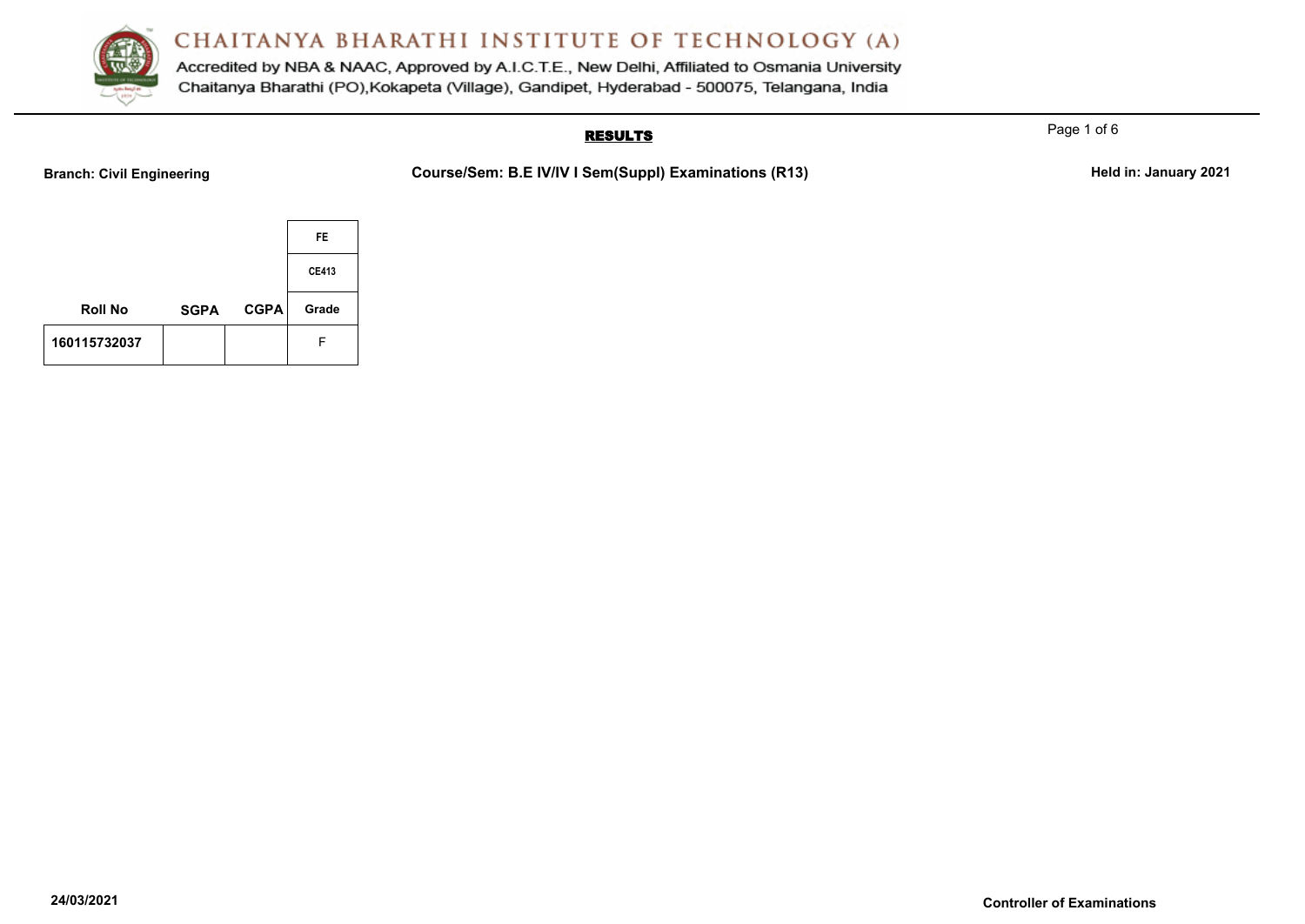

Accredited by NBA & NAAC, Approved by A.I.C.T.E., New Delhi, Affiliated to Osmania University Chaitanya Bharathi (PO), Kokapeta (Village), Gandipet, Hyderabad - 500075, Telangana, India

## **RESULTS**

Branch: Electrical and Electronics Engg **Course/Sem: B.E IV/IV I Sem(Suppl) Examinations (R13)** Held in: January 2021

|                |             |             | <b>HVDC &amp; FA</b> | <b>PSD</b>   | <b>PSOC</b>  |
|----------------|-------------|-------------|----------------------|--------------|--------------|
|                |             |             | <b>EE413</b>         | <b>EE412</b> | <b>EE411</b> |
| <b>Roll No</b> | <b>SGPA</b> | <b>CGPA</b> | Grade                | Grade        | Grade        |
| 160115734039   | 6.90        |             |                      |              | C            |
| 160115734086   | 6.15        |             | Е                    | Е            |              |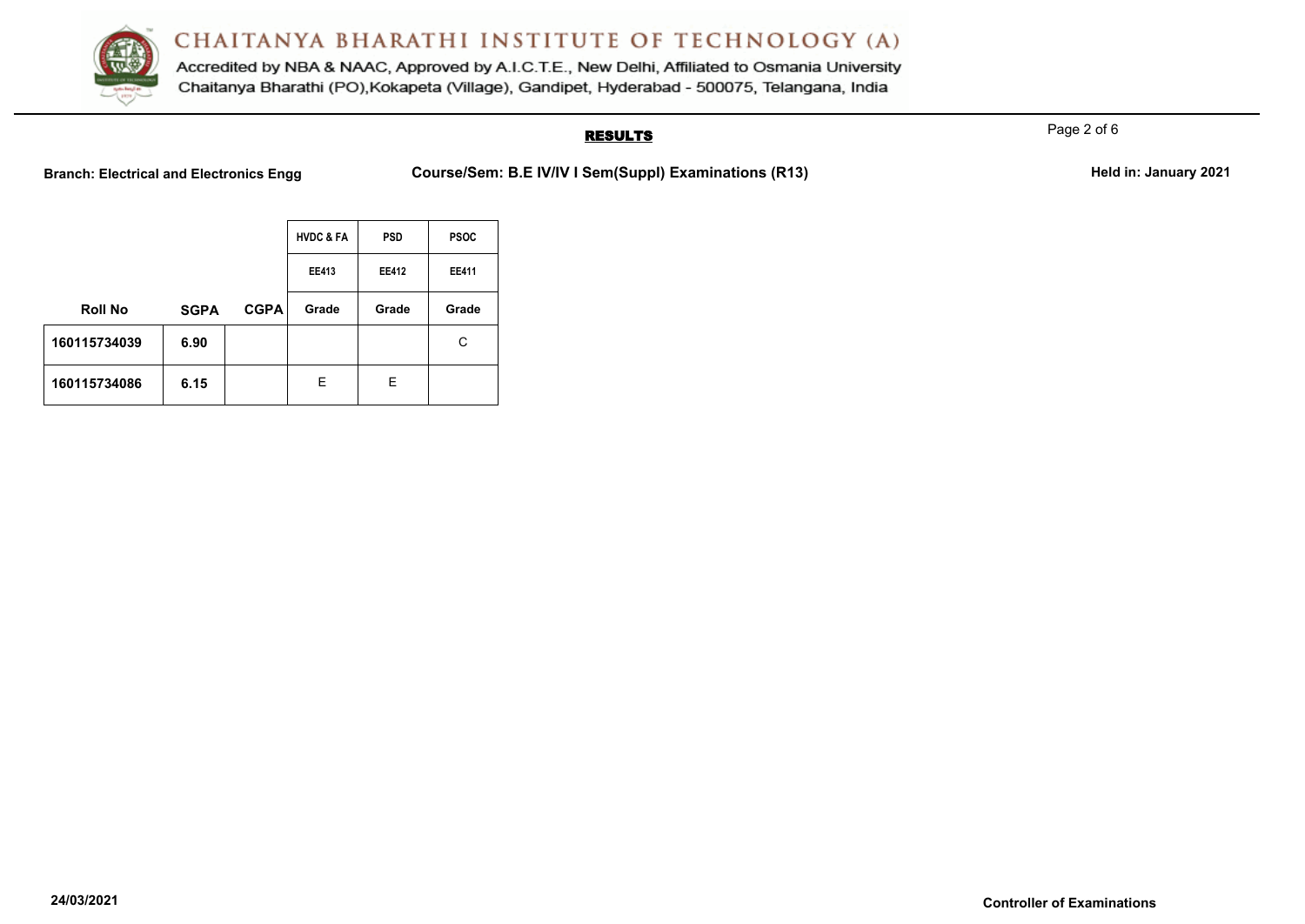

Accredited by NBA & NAAC, Approved by A.I.C.T.E., New Delhi, Affiliated to Osmania University Chaitanya Bharathi (PO), Kokapeta (Village), Gandipet, Hyderabad - 500075, Telangana, India

## **RESULTS**

Branch: Electronics and Communication Engg Course/Sem: B.E IV/IV I Sem(Suppl) Examinations (R13) Held in: January 2021

|                |             |             | Proj Sem     | <b>VLSID</b> |
|----------------|-------------|-------------|--------------|--------------|
|                |             |             | <b>EC417</b> | EC413        |
| <b>Roll No</b> | <b>SGPA</b> | <b>CGPA</b> | Grade        | Grade        |
| 160113735172   |             |             |              | F            |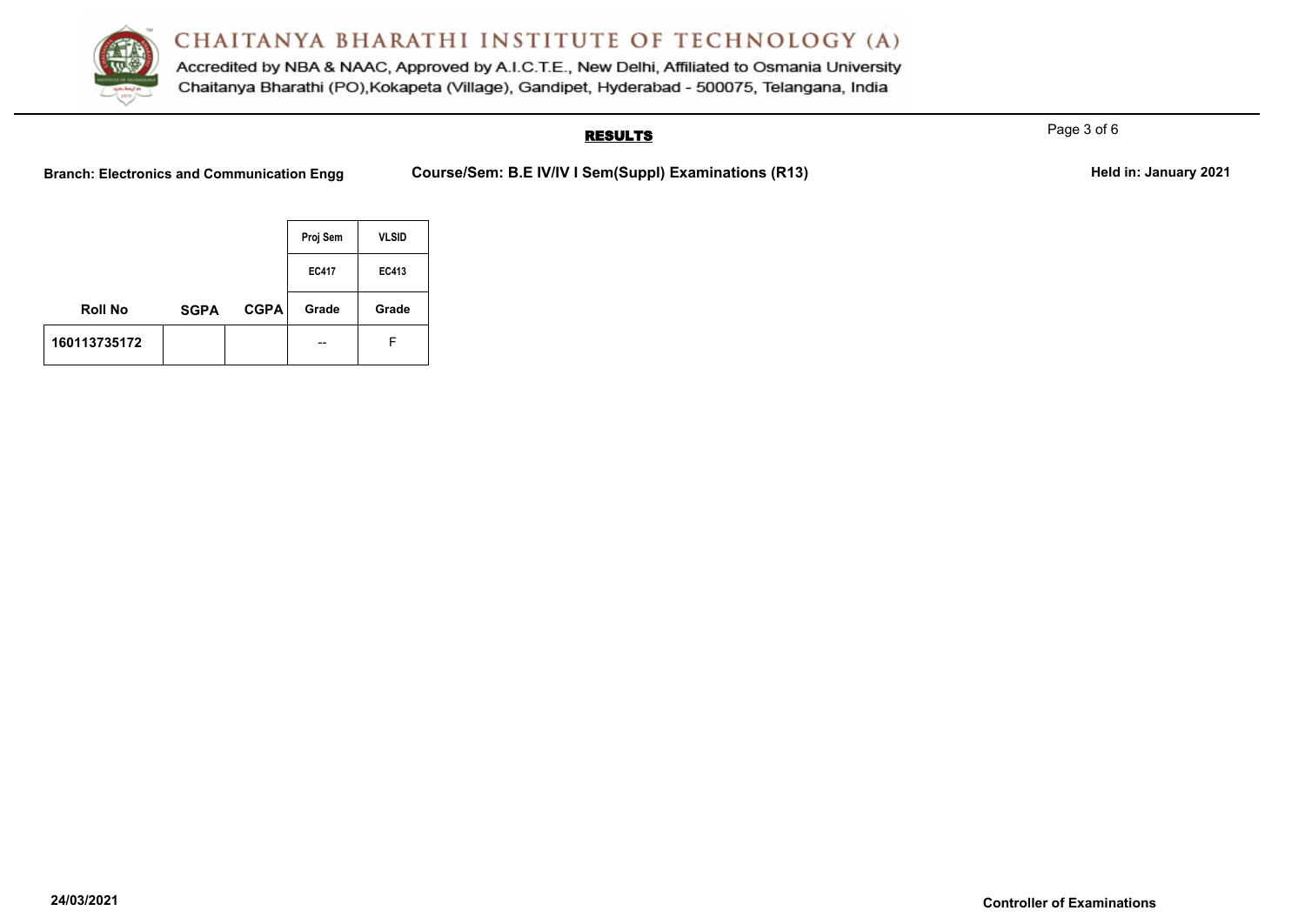

Accredited by NBA & NAAC, Approved by A.I.C.T.E., New Delhi, Affiliated to Osmania University Chaitanya Bharathi (PO), Kokapeta (Village), Gandipet, Hyderabad - 500075, Telangana, India

## **RESULTS**

Branch: Information Technology **Course/Sem: B.E IV/IV I Sem(Suppl) Examinations (R13)** Held in: January 2021

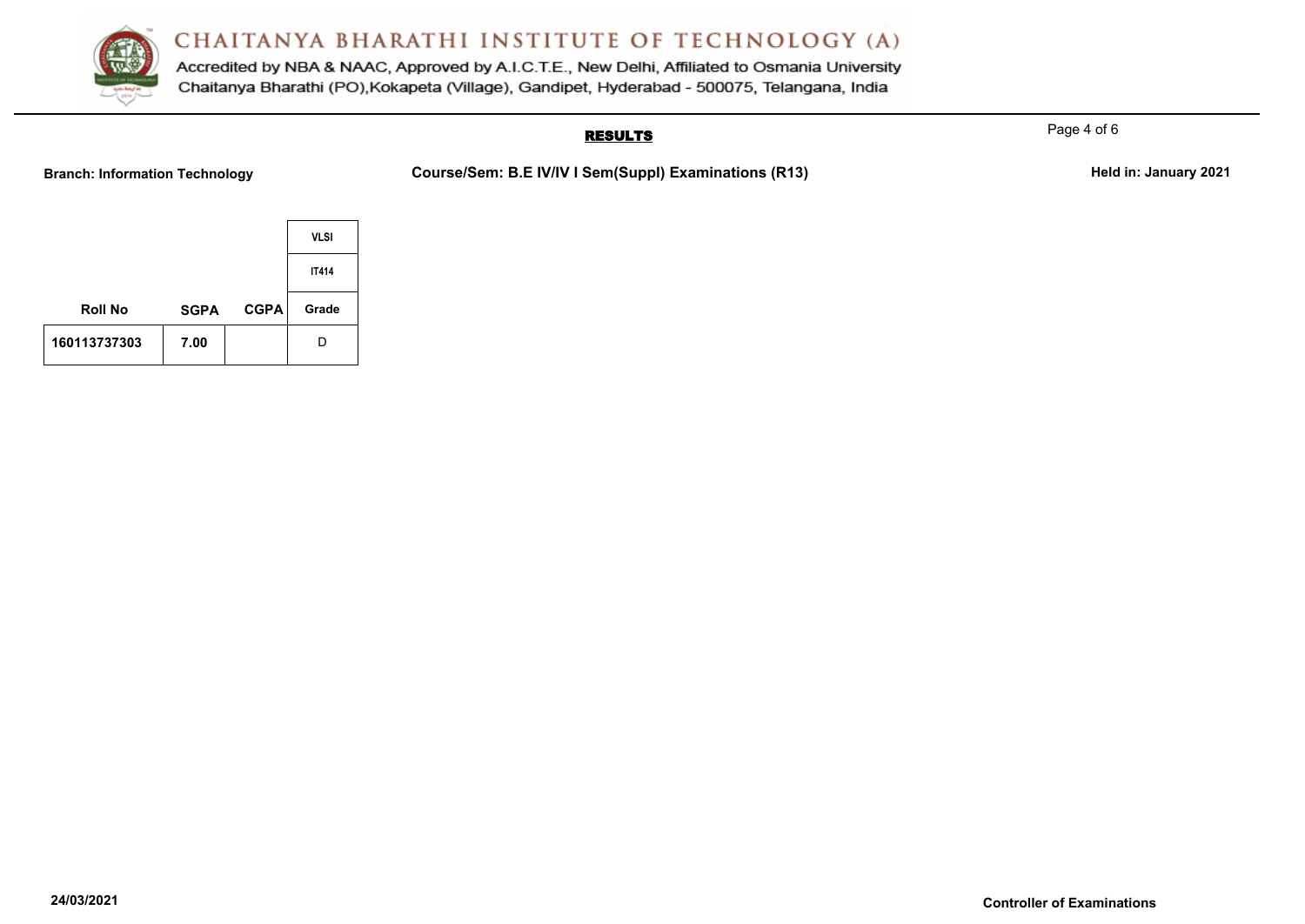

Accredited by NBA & NAAC, Approved by A.I.C.T.E., New Delhi, Affiliated to Osmania University Chaitanya Bharathi (PO), Kokapeta (Village), Gandipet, Hyderabad - 500075, Telangana, India

## **RESULTS**

Branch: Mechanical Engineering **Course/Sem: B.E IV/IV I Sem(Suppl) Examinations (R13)** Held in: January 2021

|                |             |             | <b>FEA</b>   | M&I          | <b>TTM</b>   |
|----------------|-------------|-------------|--------------|--------------|--------------|
|                |             |             | <b>ME413</b> | <b>ME412</b> | <b>ME411</b> |
| <b>Roll No</b> | <b>SGPA</b> | <b>CGPA</b> | Grade        | Grade        | Grade        |
| 160113736044   | 6.00        |             |              |              | Ε            |
| 160115736104   | 6.05        |             | E.           | E.           | Е            |